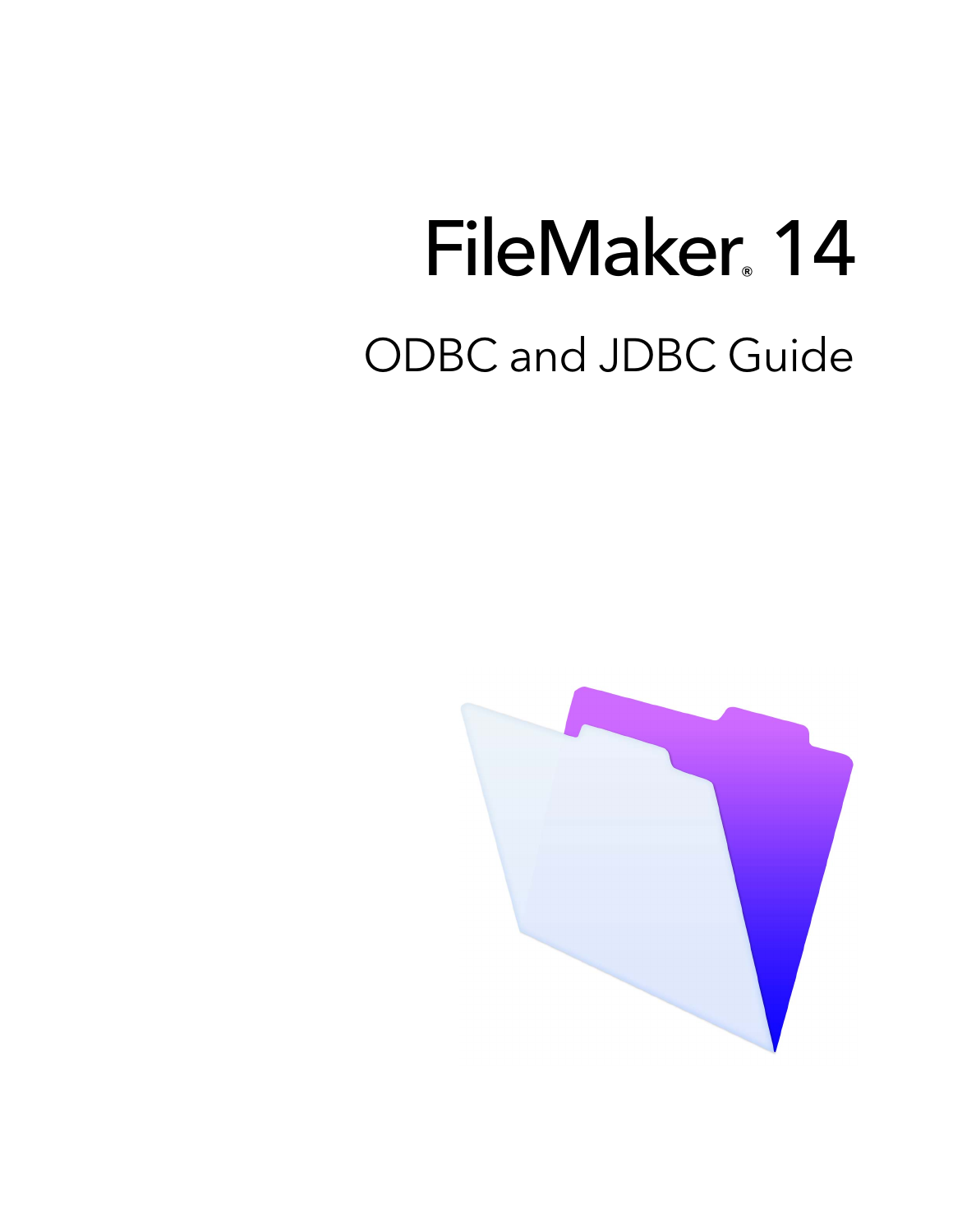© 2004–2015 FileMaker, Inc. All Rights Reserved.

FileMaker, Inc. 5201 Patrick Henry Drive Santa Clara, California 95054

FileMaker and FileMaker Go are trademarks of FileMaker, Inc. registered in the U.S. and other countries. The file folder logo and FileMaker WebDirect are trademarks of FileMaker, Inc. All other trademarks are the property of their respective owners.

FileMaker documentation is copyrighted. You are not authorized to make additional copies or distribute this documentation without written permission from FileMaker. You may use this documentation solely with a valid licensed copy of FileMaker software.

All persons, companies, email addresses, and URLs listed in the examples are purely fictitious and any resemblance to existing persons, companies, email addresses, or URLs is purely coincidental. Credits are listed in the Acknowledgements documents provided with this software. Mention of third-party products and URLs is for informational purposes only and constitutes neither an endorsement nor a recommendation. FileMaker, Inc. assumes no responsibility with regard to the performance of these products.

For more information, visit our website at http://www.filemaker.com.

Edition: 01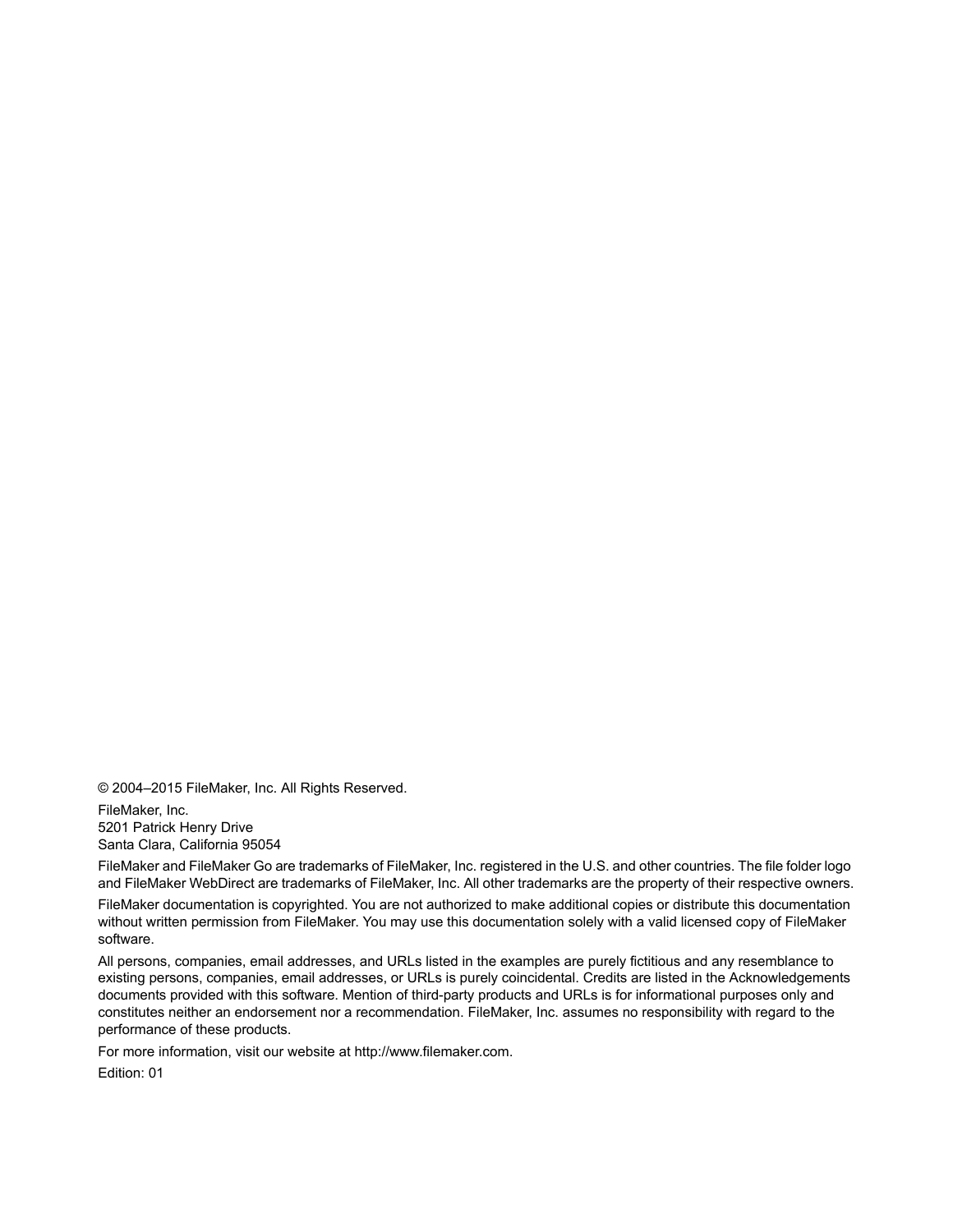## **Contents**

| <b>Chapter 1</b>                                       |   |
|--------------------------------------------------------|---|
| <b>Introduction</b>                                    | 5 |
| About this guide                                       | 5 |
| Where to find FileMaker documentation                  | 5 |
| About ODBC and JDBC                                    | 5 |
| Using FileMaker software as an ODBC client application | 6 |
| Importing ODBC data                                    | 6 |
| Adding ODBC tables to the relationships graph          | 6 |
| Using a FileMaker database as a data source            | 7 |
| Accessing a hosted FileMaker Pro database              | 7 |
| Limitations with third-party tools                     | 8 |
| Networking requirements                                | 8 |
| Updating files from previous versions                  | 8 |
| Installing current drivers                             | 8 |
| <b>Chapter 2</b>                                       |   |

| Chapter 2                                            |    |
|------------------------------------------------------|----|
| <b>Accessing external SQL data sources</b>           | -9 |
| Importing ODBC data                                  | -9 |
| Executing SQL to interact with data sources via ODBC | 10 |
| Working with ODBC tables in the relationships graph  | 10 |
| Data sources supported in FileMaker 14               | 11 |
| Adding ODBC tables to the relationships graph        | 11 |
|                                                      |    |

## [Chapter 3](#page-11-0)

| <b>Installing FileMaker ODBC client drivers</b> |  |
|-------------------------------------------------|--|
|-------------------------------------------------|--|

| Hardware and software requirements        | 12 |
|-------------------------------------------|----|
| Networking requirements                   | 12 |
| ODBC client driver architecture overview  | 12 |
| ODBC client driver installation (Windows) | 12 |
| Configuring client drivers (Windows)      | 13 |
| Opening the ODBC administrator (Windows)  | 13 |
| Configuring the DSN (Windows)             | 14 |
| ODBC client driver installation (OS X)    | 15 |
| Configuring client drivers (OS X)         | 16 |
| Where to go from here                     | 18 |

## [Chapter 4](#page-18-0)

| <b>Using ODBC to share FileMaker data</b>                              | 19 |
|------------------------------------------------------------------------|----|
| About ODBC                                                             | 19 |
| Using the ODBC client driver                                           | 20 |
| Overview of accessing a FileMaker database file                        | 20 |
| Accessing a FileMaker database file from a Windows application         | 21 |
| Specifying ODBC client driver properties for a FileMaker DSN (Windows) | 21 |
| Verifying access via ODBC (Windows)                                    | 21 |
| Accessing a FileMaker database file from an OS X application           | 22 |
|                                                                        |    |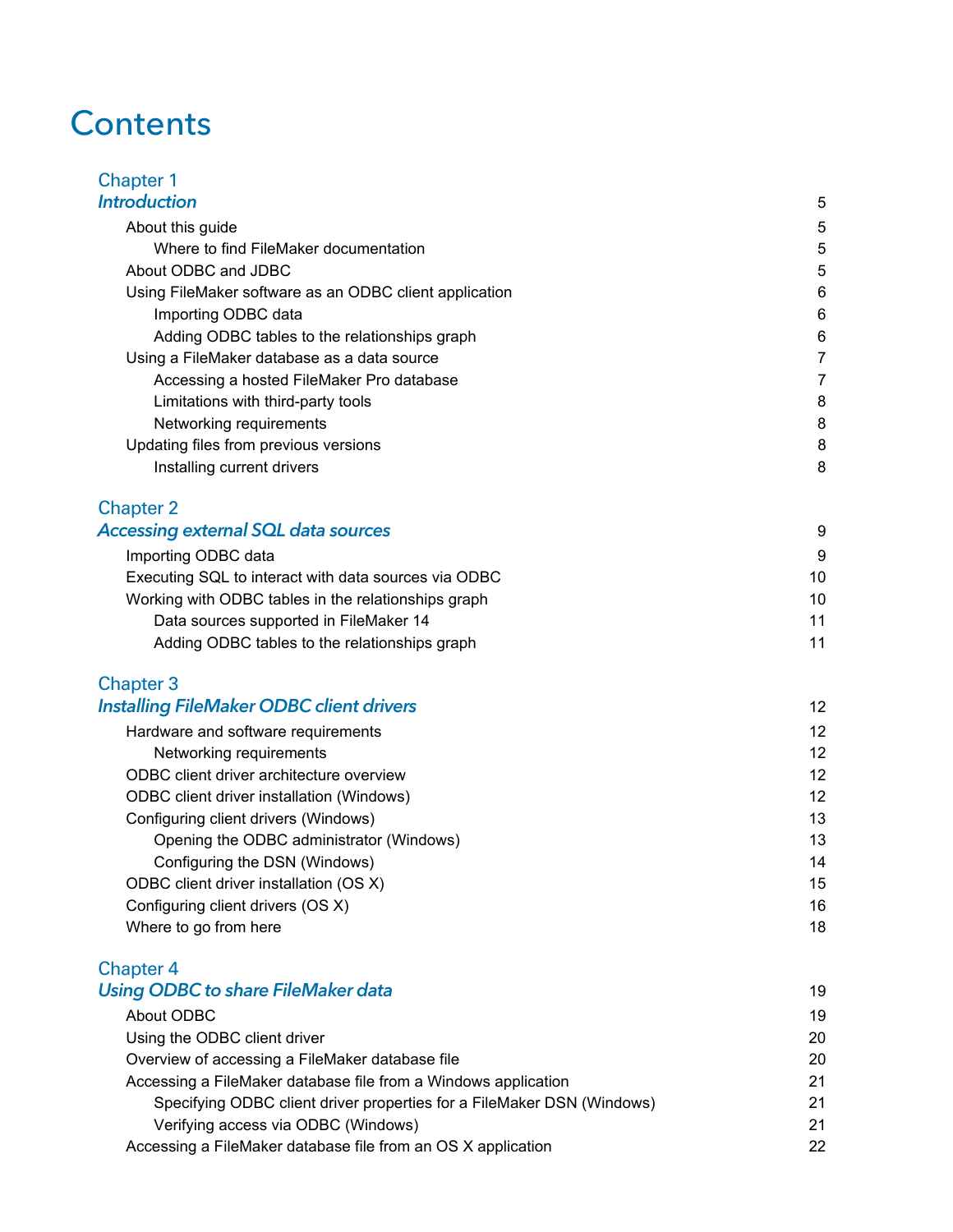| Verifying access via ODBC (OS X)<br><b>Chapter 5</b> | 22<br>23 |
|------------------------------------------------------|----------|
|                                                      |          |
|                                                      |          |
| <b>Installing FileMaker JDBC client drivers</b>      |          |
| Software requirements                                | 23       |
| Networking requirements                              | 23       |
| JDBC client driver installation                      | 23       |
| Using the JDBC client driver                         | 24       |
| Chapter <sub>6</sub>                                 |          |
| Using JDBC to share FileMaker data                   | 25       |
| About JDBC                                           | 25       |
| Using the JDBC client driver                         | 25       |
| About the JDBC client driver                         | 25       |
| Using a JDBC URL to connect to your database         | 26       |
| Specifying driver properties in the URL subname      | 28       |
| Solutions with multiple FileMaker database files     | 28       |
| Verifying access via JDBC                            | 29       |
| <b>Chapter 7</b>                                     |          |
| <b>Reference information</b>                         | 30       |
| <b>ODBC Catalog functions</b>                        | 30       |
| JDBC DatabaseMetaData methods                        | 30       |
| Mapping FileMaker fields to ODBC data types          | 30       |
| Mapping FileMaker fields to JDBC data types          | 31       |
| Data types in 64-bit applications                    | 31       |
| ODBC and JDBC error messages                         | 32       |
| ODBC error messages                                  | 32       |
| JDBC error messages                                  | 32       |

#### **Index** 33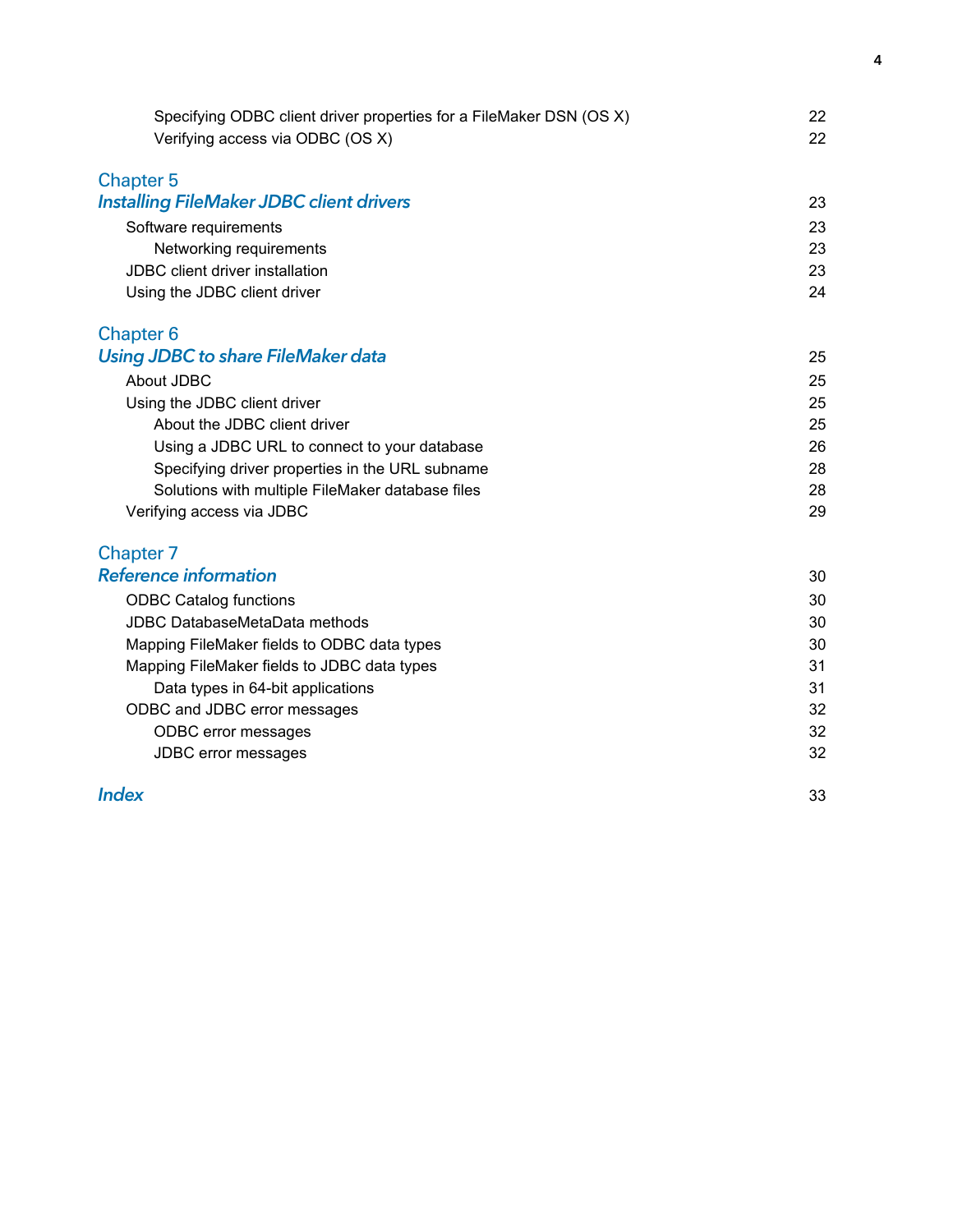## <span id="page-4-0"></span>Chapter 1 Introduction

This guide describes how you can use FileMaker® software as an ODBC client application and as a data source for Open Database Connectivity (ODBC) and Java Database Connectivity (JDBC) applications.

<span id="page-4-6"></span>The following table gives an overview of how to use ODBC and JDBC with FileMaker software.

<span id="page-4-4"></span>

| What do you want to do?                                                                                                                      | How do you do it?                                                                                                                                                                                                      | <b>Product</b>                                                                 | <b>See</b>                                                                     |
|----------------------------------------------------------------------------------------------------------------------------------------------|------------------------------------------------------------------------------------------------------------------------------------------------------------------------------------------------------------------------|--------------------------------------------------------------------------------|--------------------------------------------------------------------------------|
| • Use FileMaker software as an<br>ODBC client application.<br>Access ODBC data stored in an<br>external SQL data source.                     | 1. Interactively via the relationships<br>graph<br>2. One-time, static via ODBC import<br>or File menu > Open. Also, the<br>Import Records script step, the<br>Execute SQL script step, and the<br>ExecuteSQL function | $\blacksquare$ FileMaker Pro<br>• FileMaker Pro Advanced<br>■ FileMaker Server | $\blacksquare$ This guide,<br>chapter 2.<br>• FileMaker Pro<br>Help            |
| $\blacksquare$ Use a FileMaker database as a<br>data source.<br>• Share FileMaker Pro data with a<br>third-party ODBC client<br>application. | 1. ODBC and JDBC<br>2. SQL queries                                                                                                                                                                                     | ■ FileMaker Pro<br>• FileMaker Pro Advanced<br>■ FileMaker Server              | $\blacksquare$ This guide,<br>chapters 3 to 6.<br>■ FileMaker SQL<br>Reference |

## <span id="page-4-1"></span>About this guide

- This guide assumes that you are familiar with the basics of using ODBC and JDBC, and constructing SQL queries. *FileMaker SQL Reference* describes the SQL statements and standards supported by FileMaker. Refer to a third-party book for more general information on constructing SQL queries.
- 1 This guide uses "FileMaker Pro" to refer to both FileMaker Pro and FileMaker Pro Advanced, unless describing specific FileMaker Pro Advanced features.

#### <span id="page-4-5"></span><span id="page-4-2"></span>Where to find FileMaker documentation

- 1 In FileMaker Pro, choose **Help** menu > **Product Documentation**.
- 1 In FileMaker Server Admin Console, choose **Help** menu > **FileMaker Server Product Documentation**.
- 1 To learn about, view, or download additional FileMaker documentation, visit <http://www.filemaker.com/documentation>.

## <span id="page-4-3"></span>About ODBC and JDBC

ODBC and JDBC are application programming interfaces (APIs). ODBC is an API for applications written in the C language, and JDBC is a similar API for the Java language. These APIs give client applications a common language for interacting with a variety of data sources and database services, including FileMaker Pro and FileMaker Server.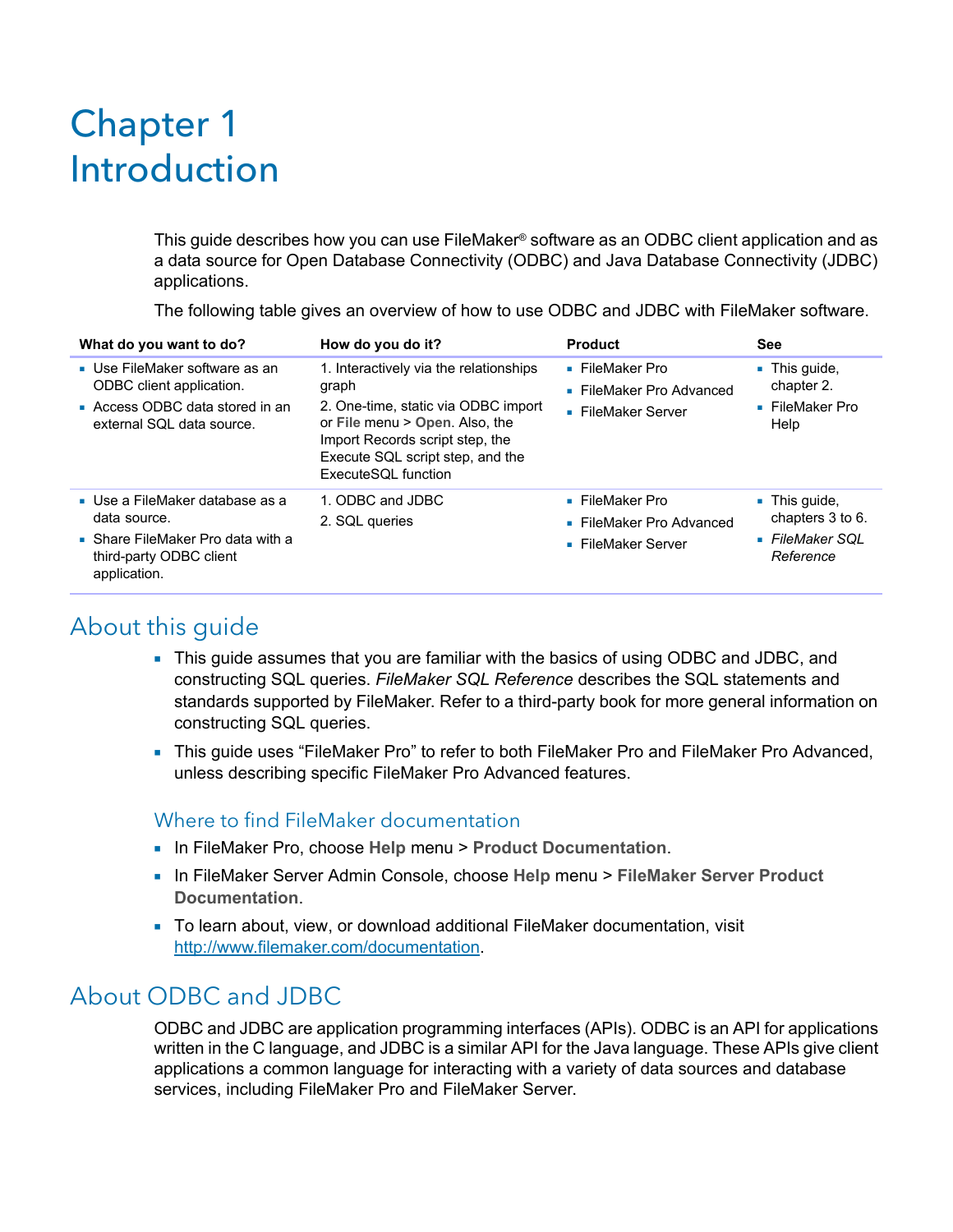All applications that support ODBC and JDBC recognize a basic subset of SQL (Structured Query Language) statements. Working with SQL, you can use other applications (such as spreadsheets, word processors, and reporting tools) to view, analyze, and modify data.

Using ODBC or JDBC APIs, a *client application* communicates with a *driver manager* that identifies the *client driver* to communicate with a *data source*.



FileMaker software can act either as a client application or as a data source.

## <span id="page-5-0"></span>Using FileMaker software as an ODBC client application

As an ODBC client application, FileMaker software can access data in external SQL data sources. FileMaker software connects to the external SQL data source using the client driver for the ODBC data source, and either imports ODBC data or works with ODBC tables in the relationships graph.

#### <span id="page-5-1"></span>Importing ODBC data

You can import ODBC data in either of these ways:

- <span id="page-5-5"></span>1 from the File menu, by specifying an ODBC data source and entering SQL statements in the FileMaker Pro SQL Query builder dialog box
- 1 by creating a FileMaker script that uses the Import Records script step, the Execute SQL script step, or the ExecuteSQL function

For either of these methods, you enter the SQL statements yourself, so you need to know the supported SQL statements and their syntax for your ODBC data source. And because you write the SQL statements, you can import ODBC data from any ODBC data source. For more information on SQL statements and syntax supported by FileMaker, see *FileMaker SQL Reference.*

#### <span id="page-5-3"></span><span id="page-5-2"></span>Adding ODBC tables to the relationships graph

When you add an ODBC table to the relationships graph, you can connect to and work with data in external SQL data sources in much the same way that you work with data in the current, active FileMaker database file. For example, you can:

- **EXECTE:** create tables in the relationships graph for ODBC data sources
- **1** add supplemental fields to ODBC tables to perform unstored calculations or to summarize data in the ODBC tables
- add, change, and delete external data interactively
- 1 create relationships between fields in FileMaker tables and fields (also called "columns") in ODBC tables

Because FileMaker Pro generates the SQL statements used to communicate with an ODBC table that has been added to the relationships graph, you are limited to the specific Oracle, SQL Server, and MySQL data sources that FileMaker Pro supports in the relationships graph.

<span id="page-5-4"></span>Note You cannot modify the schema of external ODBC data sources using FileMaker Pro.

Chapter [2, "Accessing external SQL data sources,"](#page-8-2) describes how to use FileMaker software as an ODBC client application.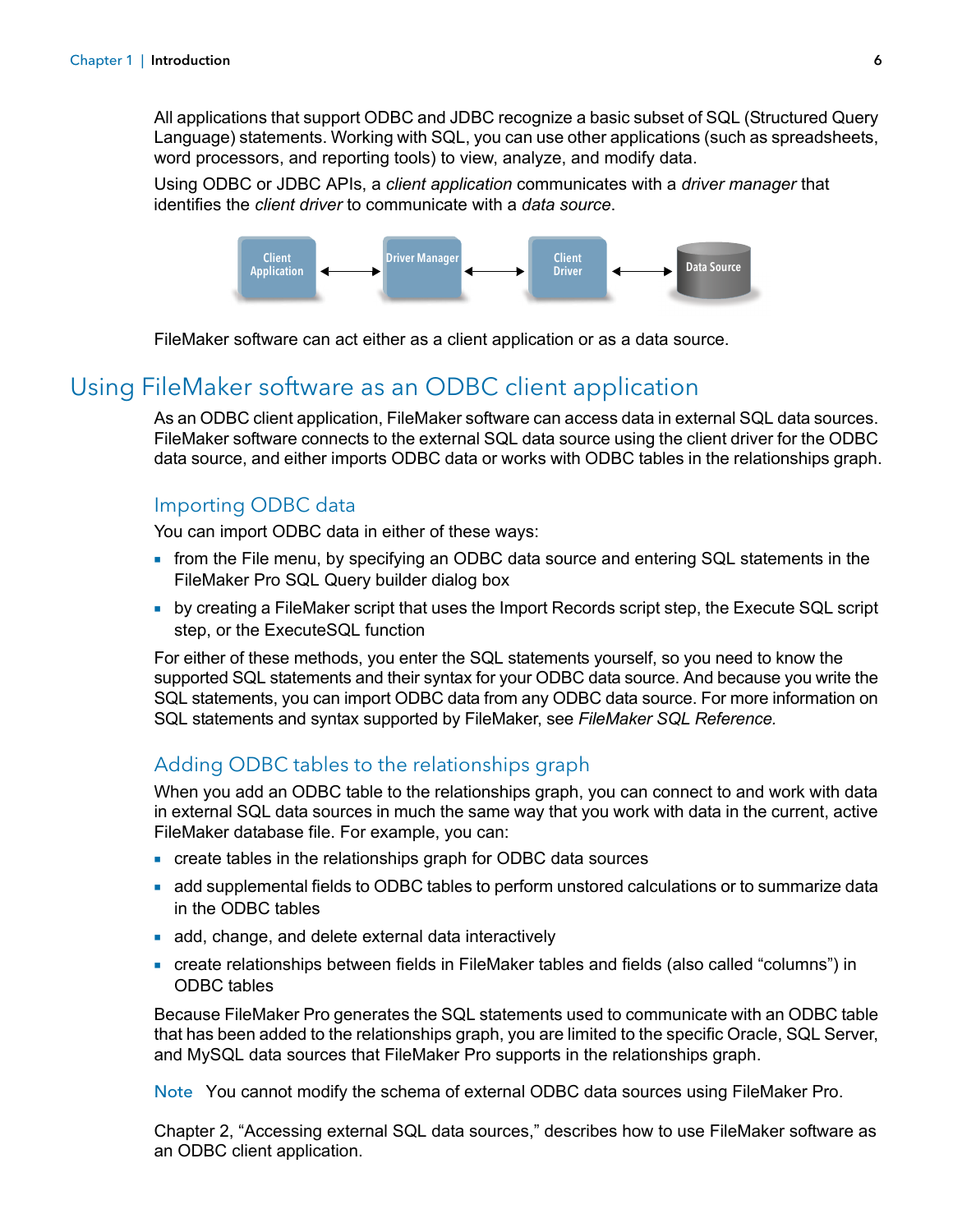## <span id="page-6-0"></span>Using a FileMaker database as a data source

As a data source, FileMaker data is shared with ODBC- and JDBC-compliant applications. The application connects to the FileMaker data source using the FileMaker client driver, constructs and executes the SQL queries using ODBC or JDBC, and processes the data retrieved from the FileMaker database solution.

#### <span id="page-6-1"></span>Accessing a hosted FileMaker Pro database

With either FileMaker Server or FileMaker Pro, you can host a FileMaker database file as a data source, sharing your data with other applications using ODBC and JDBC. The following table describes what each FileMaker product allows.

<span id="page-6-5"></span><span id="page-6-3"></span>

| This FileMaker product  | <b>Allows</b>                                                                                                                                                                                           |
|-------------------------|---------------------------------------------------------------------------------------------------------------------------------------------------------------------------------------------------------|
| <b>FileMaker Server</b> | Unlimited connections and supports local access (same computer) and remote access<br>(both for middleware such as web servers, and for remote client access from desktop<br>productivity applications). |
| FileMaker Pro           | Up to five connections and supports local access (same computer) only.                                                                                                                                  |

<span id="page-6-4"></span>If your FileMaker database solution uses more than one FileMaker database file, all of the database files must be on the same computer.

To access a hosted FileMaker database file, you need to install the corresponding ODBC or JDBC client driver. Install the client driver on the machine where the third-party application is installed.

This guide documents how the ODBC and JDBC client drivers, when used with FileMaker Pro and FileMaker Server, support the industry standards for ODBC and JDBC.

- 1 Chapter [3, "Installing FileMaker ODBC client](#page-11-5) drivers," explains how to install the driver files needed for accessing a FileMaker data source using ODBC.
- 1 Chapter [4, "Using ODBC to share FileMaker data,"](#page-18-2) describes how to use the FileMaker ODBC client driver to connect to a FileMaker data source from another application.
- 1 Chapter [5, "Installing FileMaker JDBC client drivers,"](#page-22-4) explains how to install the driver files needed for accessing a FileMaker data source using JDBC.
- 1 Chapter [6, "Using JDBC to share FileMaker data,"](#page-24-4) describes how to use the FileMaker JDBC client driver with a Java application or applet that connects to a FileMaker data source.
- 1 Chapter [7, "Reference information,"](#page-29-4) describes mapping FileMaker fields to ODBC and JDBC data types.

To learn about the SQL statements supported by ODBC and JDBC client drivers when used with FileMaker Pro and FileMaker Server, see *FileMaker SQL Reference*.

<span id="page-6-2"></span>Important If you disable ODBC/JDBC sharing after it has already been on, a data source hosted by FileMaker Server or FileMaker Pro immediately becomes unavailable. The database administrator doesn't have the capability to alert ODBC and JDBC client applications about the data source's availability (the administrator can communicate only with FileMaker database file clients). No errors are reported, and the client application should notify users that the data source is not available and transactions cannot be completed. If a client application attempts to connect to an unavailable FileMaker database file, a message explains that the connection failed.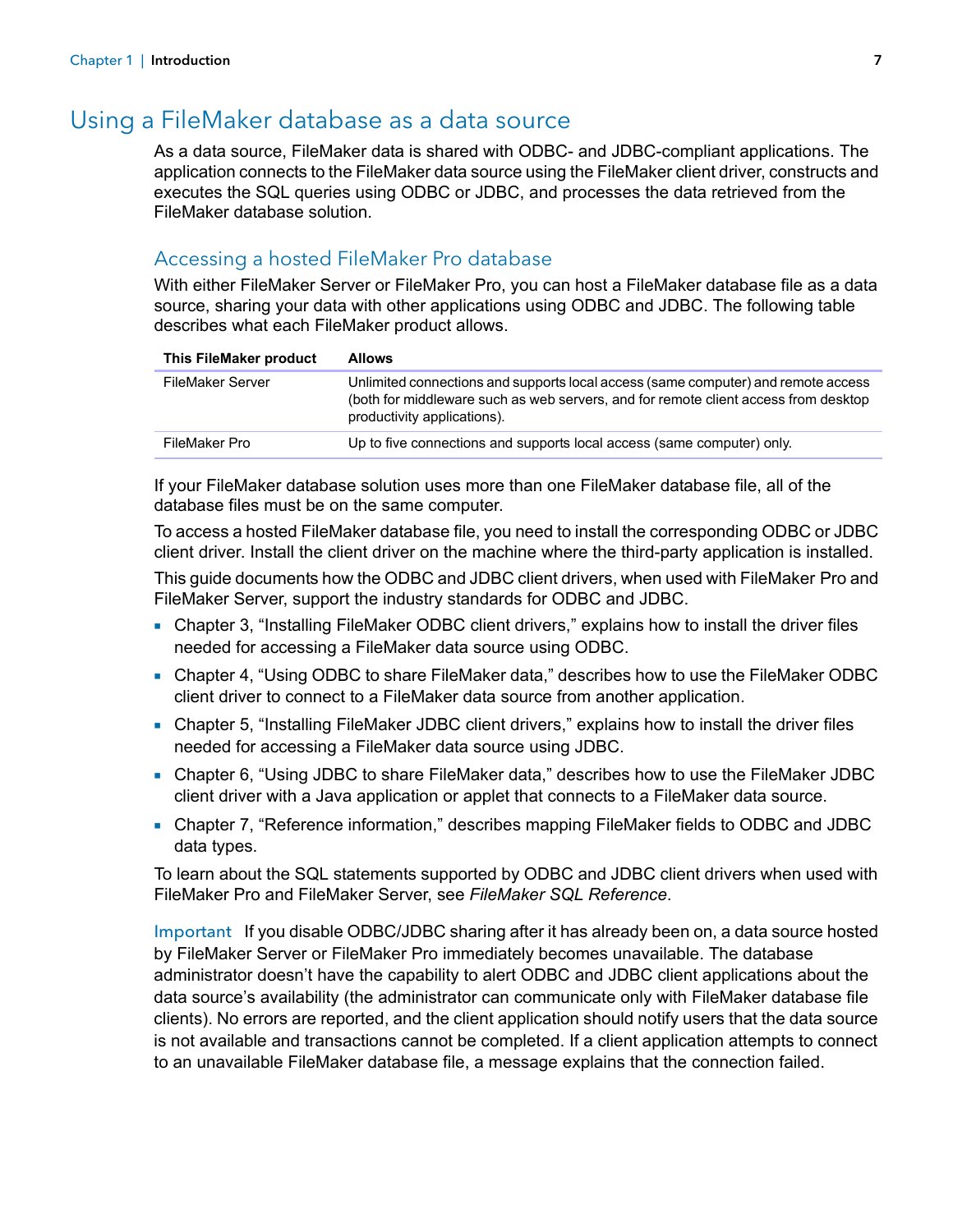#### <span id="page-7-6"></span><span id="page-7-0"></span>Limitations with third-party tools

Microsoft Access: When using Microsoft Access to view data in a FileMaker data source, do not use data from a summary field. The summary field's data should not be edited in Microsoft Access, and the data value that is displayed in Microsoft Access may not be accurate.

#### <span id="page-7-7"></span><span id="page-7-1"></span>Networking requirements

You need a TCP/IP network when using FileMaker Server to host a FileMaker database file as a data source over a network. FileMaker Pro supports local access (same computer) only.

## <span id="page-7-2"></span>Updating files from previous versions

#### <span id="page-7-5"></span><span id="page-7-3"></span>Installing current drivers

If you installed a driver from earlier versions of FileMaker Pro or FileMaker Server, you must install the driver for version 14.

The driver for FileMaker version 14 is not compatible with earlier versions of FileMaker Pro or FileMaker Server.

For more information on installing drivers, see chapter [3, "Installing FileMaker ODBC](#page-11-5)  client [drivers,"](#page-11-5) and chapter [5, "Installing FileMaker JDBC client drivers."](#page-22-4)

#### <span id="page-7-4"></span>**Notes**

- 1 You have to create a Data Source Name (DSN) for each FileMaker database file you want to access as a data source. If you have previously set up access through one DSN that allows tables to be spread among several FileMaker database files, you'll need to consolidate those tables into a single database file (or create several DSNs).
- For information on using ODBC and JDBC with previous versions of FileMaker Pro, see <http://www.filemaker.com/documentation>.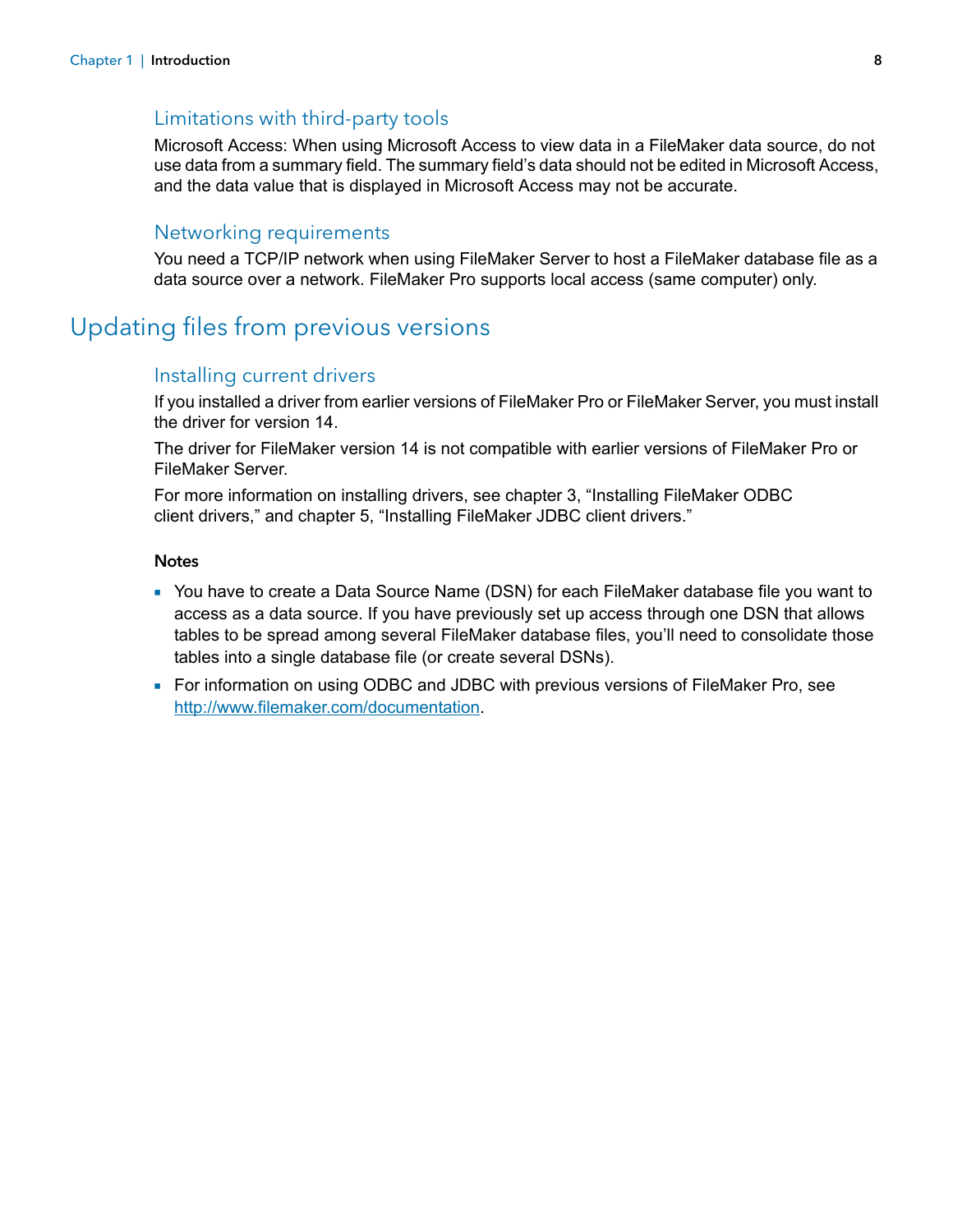## <span id="page-8-2"></span><span id="page-8-0"></span>Chapter 2 Accessing external SQL data sources

As an ODBC client application, FileMaker software can access data in external SQL data sources. FileMaker software connects to the external SQL data source using the client driver for the ODBC data source, and either imports ODBC data or works with ODBC tables in the relationships graph.

Whether you are importing ODBC data or working with ODBC tables in the relationships graph, you must configure a driver for the ODBC data source you're using. For example, to access records from an Oracle database, you configure an Oracle client driver.

## <span id="page-8-1"></span>Importing ODBC data

When you import ODBC data, you need an ODBC client driver for the external SQL data source configured on the client machine.

<span id="page-8-6"></span><span id="page-8-5"></span>

After configuring an ODBC client driver, you can interact with records, import records into an existing FileMaker Pro database file, or create a new FileMaker Pro database file from an ODBC data source (such as Oracle or Microsoft Access databases).

First, you access the data source you want to import from. Then you construct a query for the records you want to import from the data source. Finally, if you're importing data into an existing file, you map fields from your data source to fields in your FileMaker Pro database file.

<span id="page-8-4"></span><span id="page-8-3"></span>You can access your ODBC data source through the File menu, with the Import Records script step, with the Execute SQL script step, or with the ExecuteSQL function.

#### <span id="page-8-7"></span>To import ODBC data, follow this general process:

- **1.** Install and configure specific ODBC drivers for the external data sources you want to access.
- **2.** On the computer that hosts the current FileMaker Pro file, define a system Data Source Name (DSN) for each ODBC data source you want to access.
- **3.** Determine any additional considerations for the ODBC data sources you want to access (for example, whether users are prompted for a user name and password).
- **4.** In FileMaker Pro, do one of the following:
	- 1 To import into an existing FileMaker Pro file, choose **File** menu > **Import Records** > **ODBC Data Source**.
	- 1 To create a FileMaker Pro file from the data source records, choose **File** menu > **Open**. In the Open dialog box, choose **ODBC Data Source** for **Files of type** (Windows) or **Show** (OS X).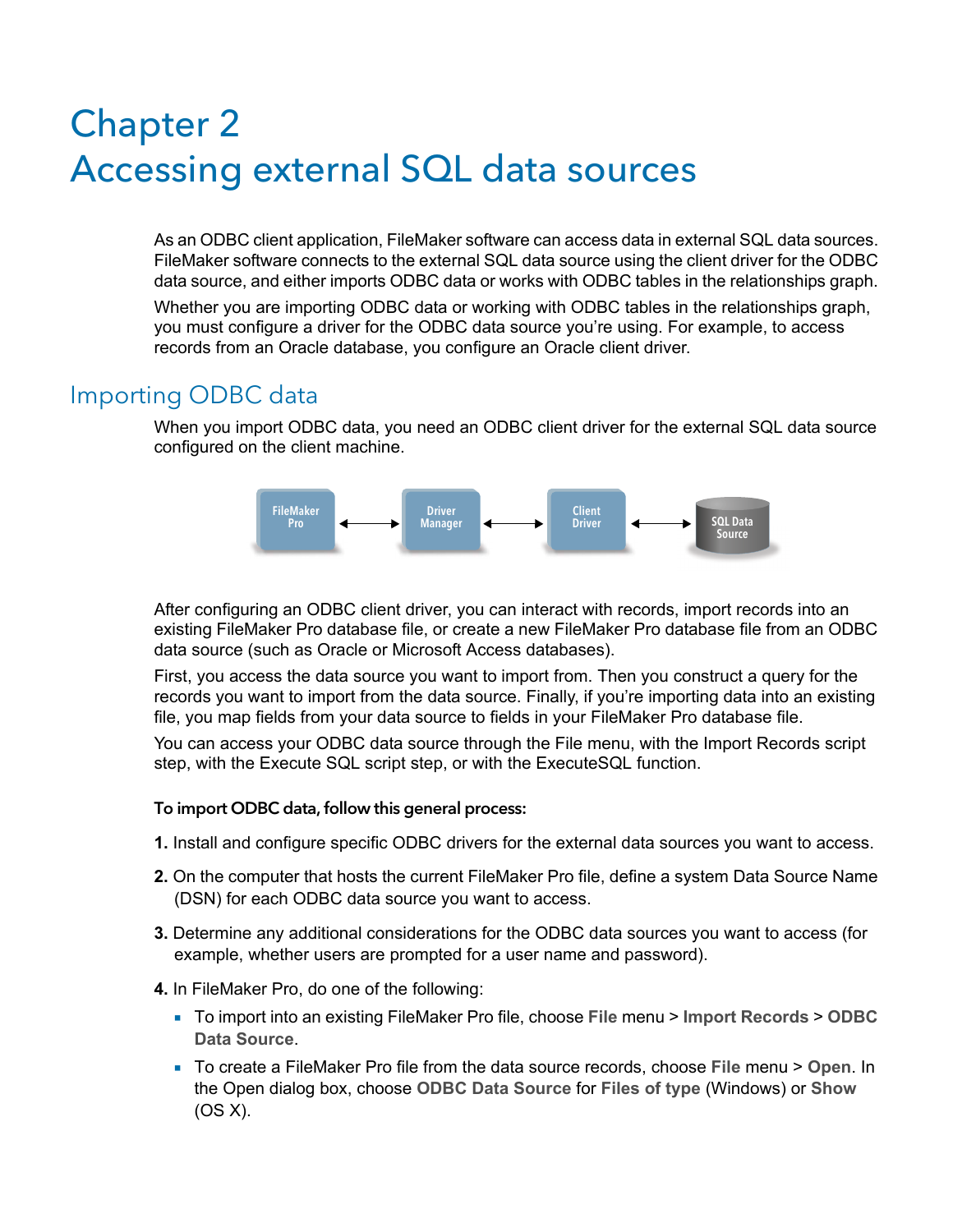- <span id="page-9-6"></span>**5.** Choose your data source, enter the user name and password (if any), and click **OK** to open the FileMaker Pro SQL Query builder dialog box.
- **6.** Using the FileMaker Pro SQL Query builder dialog box, you can construct a query. Select the table from which you want to import, and then select specific columns you want to use in your SQL query. Use the WHERE tab to construct search criteria and the ORDER BY tab to specify a sort order.

<span id="page-9-4"></span>You can also type an SQL statement directly into the SQL Query builder dialog box.

You can execute the query immediately, or you can use the Import Records script step, the Execute SQL script step, or the ExecuteSQL function to execute a query as part of a FileMaker script.

<span id="page-9-5"></span>Note ODBC import, the Execute SQL script step, and external SQL data sources are not supported in runtime solutions created with FileMaker Pro Advanced.

See FileMaker Pro Help for more information on importing data, using the SQL Query builder dialog box, and creating FileMaker scripts. For information on SQL statements and syntax supported by FileMaker, see *FileMaker SQL Reference.*

## <span id="page-9-0"></span>Executing SQL to interact with data sources via ODBC

<span id="page-9-2"></span>In addition to importing data into a FileMaker Pro database file via ODBC, you can also interact with data sources using SQL statements through the Execute SQL script step and the ExecuteSQL function. The Execute SQL script step may use any SQL statement supported by the data source, such as INSERT, UPDATE, and DELETE. The ExecuteSQL function supports only the SELECT statement.

You can also use SQL statements that go beyond simply importing data into a FileMaker Pro database file. For example, you could execute SQL statements that add records to a database table in SQL Server, using information from a FileMaker Pro database file.

<span id="page-9-3"></span>See FileMaker Pro Help for more information on creating FileMaker scripts that use the Execute SQL script step and the ExecuteSQL function. For information on SQL statements and syntax supported by FileMaker, see *FileMaker SQL Reference.*

## <span id="page-9-1"></span>Working with ODBC tables in the relationships graph

When you add an ODBC table to the relationships graph, you can connect to and work with data in external SQL data sources in much the same way that you work with data in the current, active FileMaker database file.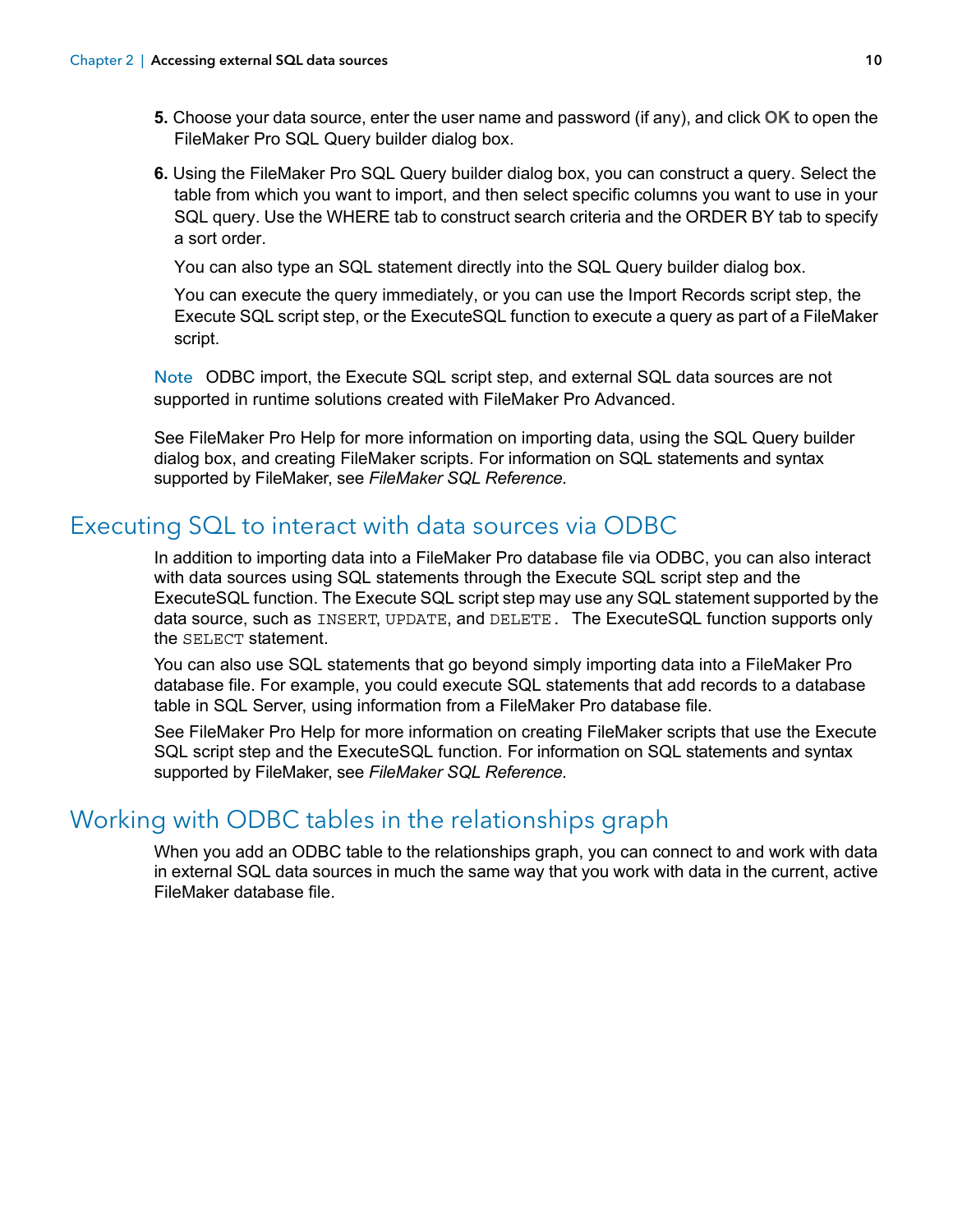When you use FileMaker Pro or FileMaker Server as the host for a solution that includes ODBC tables in the relationships graph, you configure the ODBC client driver for the external SQL data source on the host machine.



#### <span id="page-10-2"></span><span id="page-10-0"></span>Data sources supported in FileMaker 14

As an ODBC client application, FileMaker supports the following external SQL data sources as ODBC tables in the relationships graph:

- Oracle
- **Nicrosoft SQL Server**
- **NySQL Community Edition (free)**

For information about the supported versions of these ODBC data sources, search the FileMaker Knowledge Base available at<http://help.filemaker.com>.

### <span id="page-10-1"></span>Adding ODBC tables to the relationships graph

#### To set up a FileMaker Pro database to access data in supported ODBC data sources:

- **1.** Install and configure specific ODBC drivers for the external data sources you want to access.
- **2.** On the computer that hosts the current FileMaker Pro file, define a system Data Source Name (DSN) for each ODBC data source you want to access.
- **3.** Determine any additional considerations for ODBC data sources you want to access (for example, whether users are prompted for a user name and password).
- **4.** Add one or more tables from the ODBC data source to the relationships graph in the current FileMaker Pro file.
- **5.** Add fields to layouts in the FileMaker Pro file to display external data.
- **6.** Optionally, add supplemental fields to external tables and layouts to display calculation and summary results based on data stored in external ODBC data sources.

See FileMaker Pro Help for detailed steps and additional information on configuring an ODBC client driver, connecting to ODBC data sources, editing ODBC data sources, and setting up an ODBC table in the relationships graph.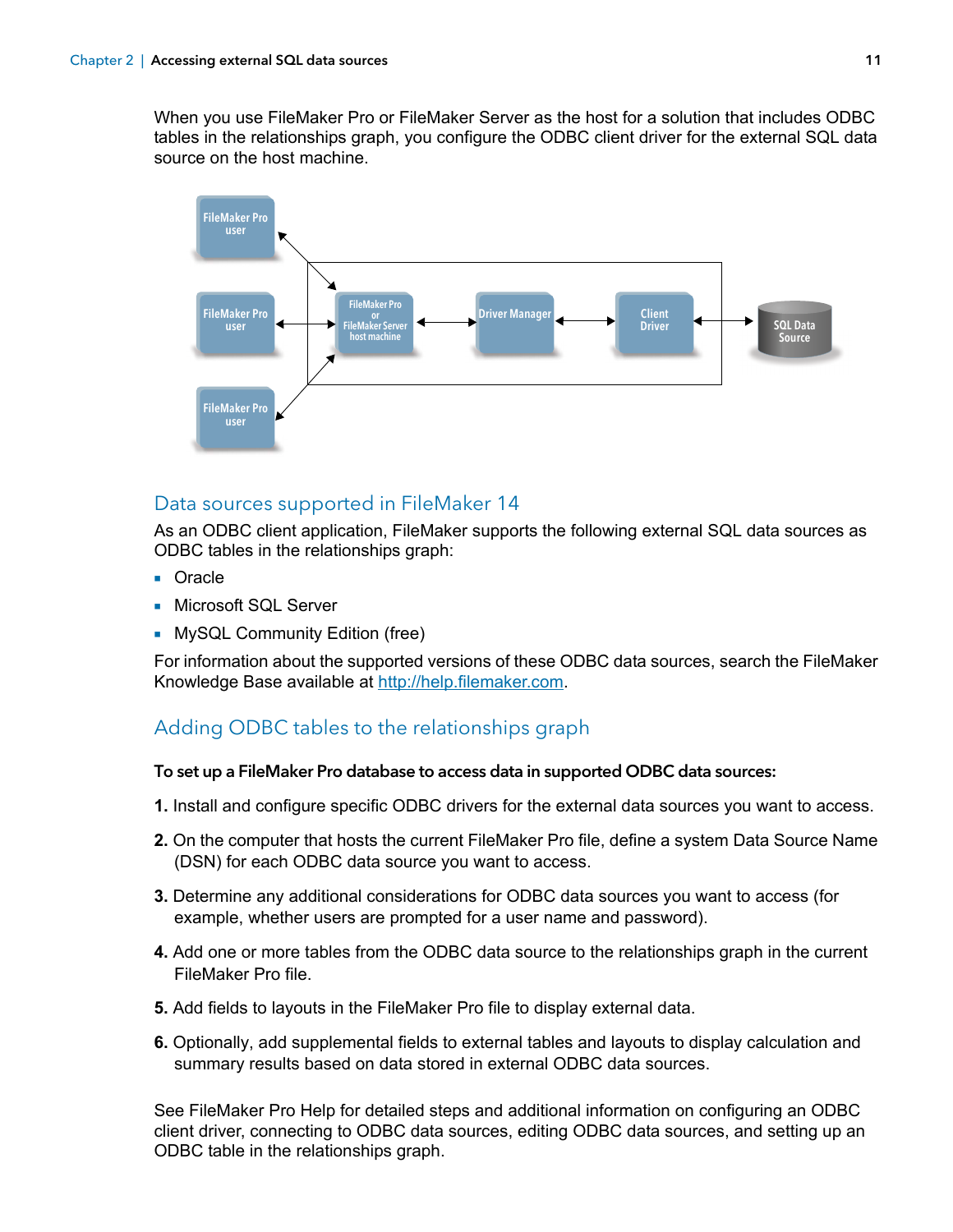## <span id="page-11-5"></span><span id="page-11-0"></span>Chapter 3 Installing FileMaker ODBC client drivers

These instructions help you install the ODBC client driver needed to access FileMaker as a data source from third-party and custom applications via ODBC. The ODBC client driver is available through a separate installation on your FileMaker installation disk or electronic download in the xDBC folder.

Check for updates to the client drivers at this URL: <http://www.filemaker.com/support/downloads>

If you'll be hosting a FileMaker database file using FileMaker Server, make the client drivers available to remote users.

After installing the client driver you need, you can configure the driver to access a FileMaker data source and construct SQL queries to interact with the data.

## <span id="page-11-1"></span>Hardware and software requirements

<span id="page-11-8"></span>To install and use the ODBC client drivers, you need to meet the minimum hardware and software requirements described on the FileMaker website: <http://www.filemaker.com/r/fms-specs>

#### <span id="page-11-2"></span>Networking requirements

If you'll be accessing a FileMaker data source hosted on another computer, you'll need network access via TCP/IP.

## <span id="page-11-3"></span>ODBC client driver architecture overview

FileMaker provides 32-bit and 64-bit client drivers for both Windows and OS X, to support 32-bit and 64-bit ODBC applications.

<span id="page-11-6"></span>You must install the client driver that matches your ODBC application, not your operating system:

- 1 If your ODBC application is a 32-bit application, then install the 32-bit client driver.
- <span id="page-11-7"></span>1 If your ODBC application is a 64-bit application, then install the 64-bit client driver.

## <span id="page-11-4"></span>ODBC client driver installation (Windows)

Windows 32-bit and 64-bit client drivers are installed as separate libraries. On a 32-bit version of the Windows operating system, you can install the 32-bit client driver only. On a 64-bit version of the Windows operating system, you can install both the 32-bit and 64-bit client drivers.

#### To install the ODBC client driver:

**1.** Do one of the following:

- 1 If you received your software electronically, double-click the installation icon (.exe file).
- **If you have an installation disk, insert the disk into the drive.**
- **2.** In the FileMaker Pro or FileMaker Server window, double-click the xDBC folder.
- **3.** In the xDBC folder, double-click the ODBC Client Driver Installer folder.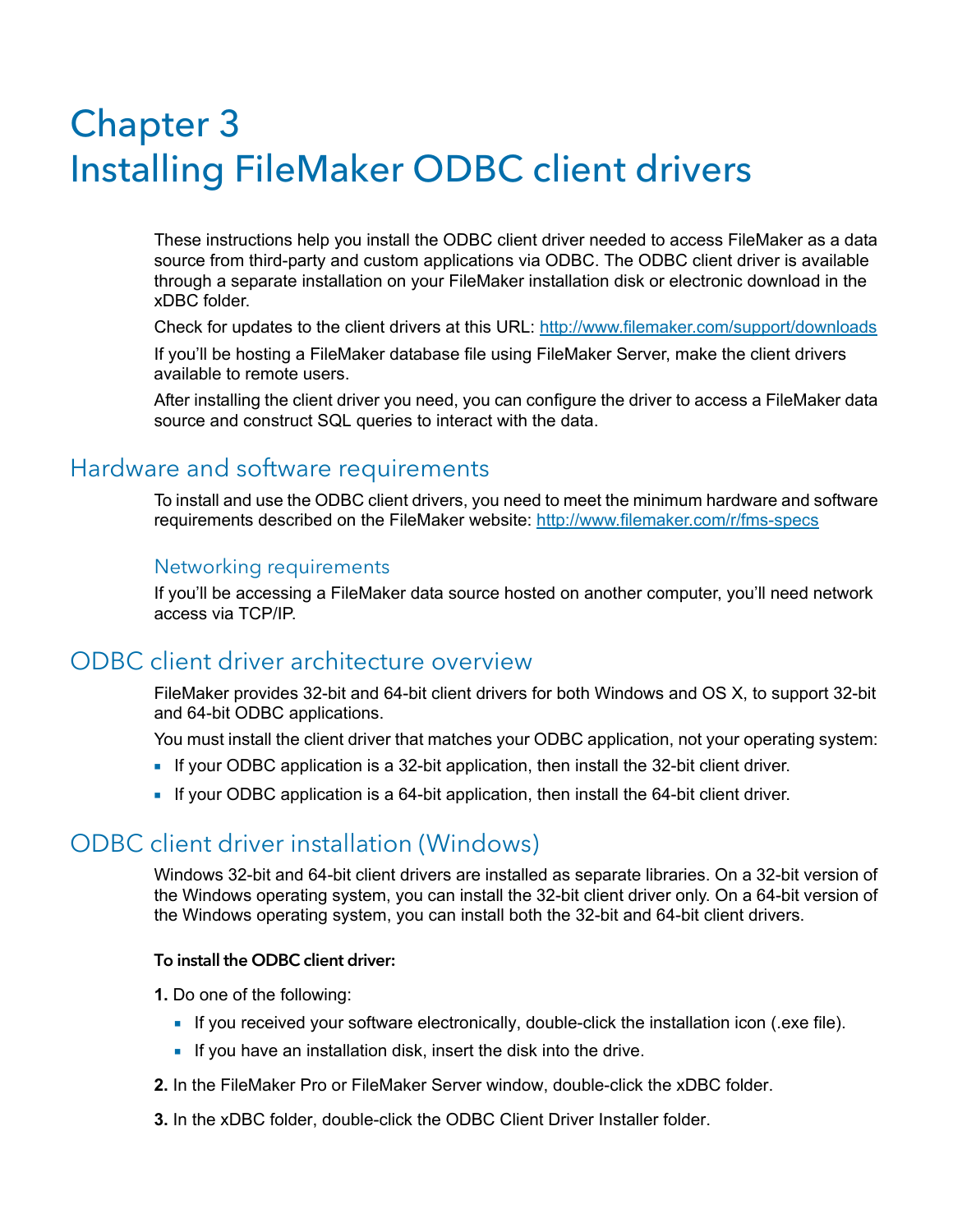- <span id="page-12-3"></span>**4.** In the ODBC Client Driver Installer folder, double-click the installer file for the driver you want to install.
	- 1 To install the 32-bit client driver (fmodbc32.dll), use the 32-bit installer file: FMODBC\_Installer\_Win32.msi
	- To install the 64-bit client driver (fmodbc64.dll), use the 64-bit installer file: FMODBC\_Installer\_Win64.msi

<span id="page-12-5"></span>The FileMaker ODBC Driver Setup Wizard opens.

- **5.** Install the ODBC client driver by following the onscreen instructions.
- **6.** When the installation is complete, click **Close**.

By default, the ODBC client driver will be installed in this folder:

- On a 32-bit version of the Windows operating system, the 32-bit client driver (fmodbc32.dll) is installed in C:\Windows\System32
- On a 64-bit version of the Windows operating system, the 32-bit client driver (fmodbc32.dll) is installed in C:\Windows\SysWOW64
- On a 64-bit version of the Windows operating system, the 64-bit client driver (fmodbc64.dll) is installed in C:\Windows\System32

<span id="page-12-6"></span>The ODBC client driver, **FileMaker ODBC**, is now available for you to configure for accessing a FileMaker data source.

## <span id="page-12-2"></span><span id="page-12-0"></span>Configuring client drivers (Windows)

Before using an ODBC client application to access a FileMaker data source, you must configure a client driver for the data source. Configuration settings identify the client driver you're using, the location of the data source, and details on how you intend to connect.

<span id="page-12-8"></span>Important When using a FileMaker client driver, you must reserve 2399 as the port.

### <span id="page-12-1"></span>Opening the ODBC administrator (Windows)

#### <span id="page-12-4"></span>To open the 32-bit ODBC administrator on a 32-bit Windows operating system:

In Windows Control Panel, open **Administrative Tools** > **Data Sources (ODBC)**.

<span id="page-12-7"></span>Note **Administrative Tools** control panel appears in the **System and Security** category.

The 32-bit ODBC Data Source Administrator opens.

#### To open the 32-bit ODBC administrator on a 64-bit Windows operating system:

In Windows Control Panel, open **Administrative Tools** > **ODBC Data Sources (32-bit)**.

Note **Administrative Tools** control panel appears in the **System and Security** category.

The 32-bit ODBC Data Source Administrator opens.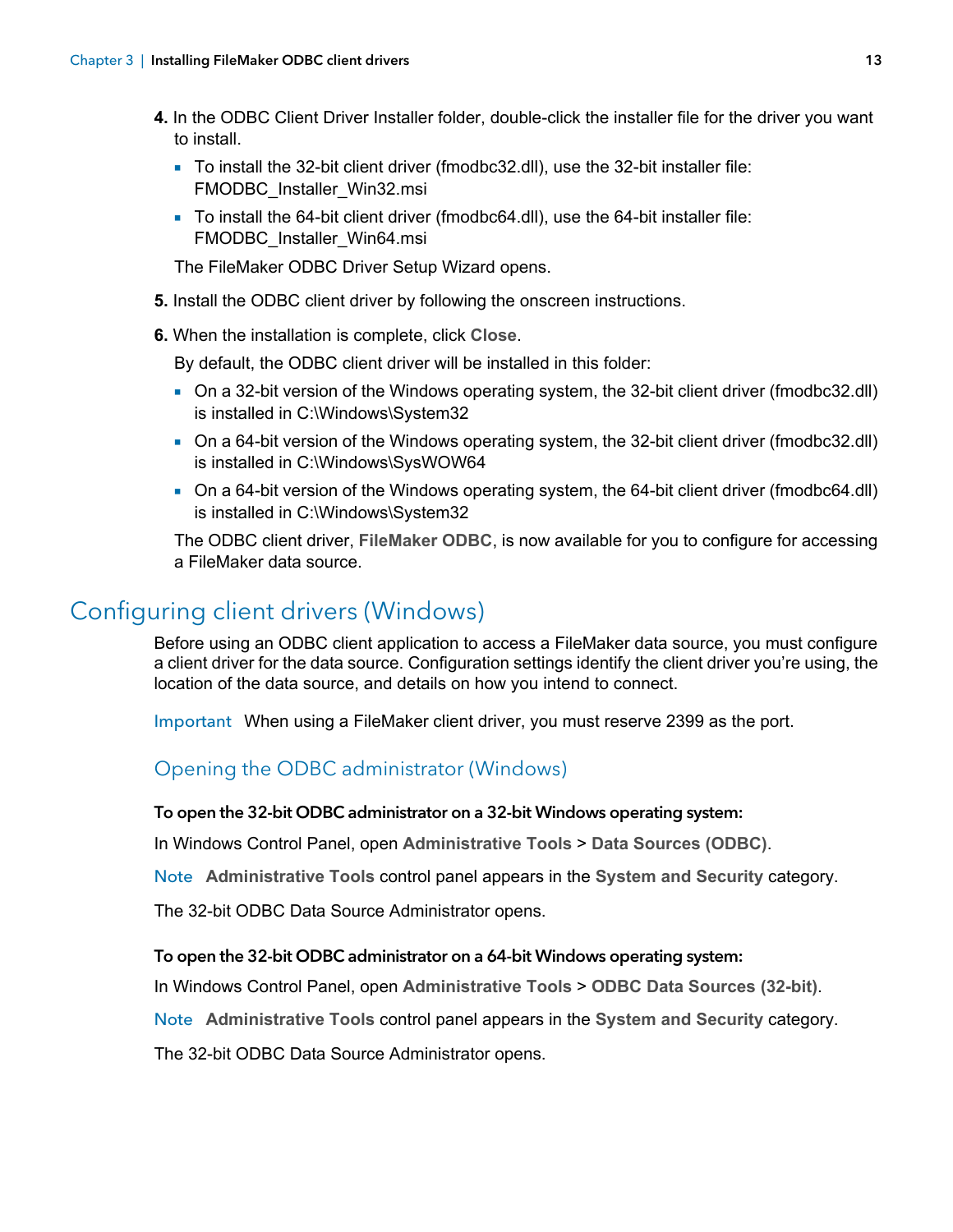#### <span id="page-13-1"></span>To open the 64-bit ODBC administrator on a 64-bit Windows operating system:

In Windows Control Panel, open **Administrative Tools** > **ODBC Data Sources (64-bit)**.

Note **Administrative Tools** control panel appears in the **System and Security** category.

The 64-bit ODBC Data Source Administrator opens.

#### <span id="page-13-0"></span>Configuring the DSN (Windows)

#### To configure the ODBC client driver:

- **1.** In the ODBC Data Source Administrator, select the **System DSN** or **User DSN** tab. You create a DSN for each FileMaker database file you want to access as a data source.
- **2.** Click **Add**.

<span id="page-13-2"></span>The Create New Data Source dialog box opens.

**3.** Select **FileMaker ODBC**, and click **Finish**.

The FileMaker DSN Configuration dialog box opens.

- **4.** Click **Next**.
- **5.** For **Name**, enter a name that will be meaningful to others accessing the FileMaker data source. For **Description**, enter an optional description of the FileMaker data source. Click **Next**.
- **6.** For **Host**:
	- 1 If you're connecting to a database file hosted by FileMaker Pro on your local machine, enter localhost or the IP address 127.0.0.1.
	- 1 If you're connecting to a database file hosted by FileMaker Server over a network, enter the IP address of the FileMaker Server.

If you have enabled sharing via ODBC/JDBC in the host application, you can select **Connect to host to obtain the names of available databases**. Click **Next**.

Otherwise, click **Finish** to save your data source information.

**7.** For **Database**, select a database from the list of available databases, or type the filename of the FileMaker database file you're using as a data source.

Note For database files hosted by FileMaker Server, the list of databases may be filtered based on the **File Display Filter** setting. See FileMaker Server Help for information.

1 If you need special handling of non-English text, click **Advanced Language**. The Advanced Language Options dialog box opens.

To auto-detect language settings, select the **Auto-detect language settings for application** option. To specify the language setting, clear the **Auto-detect language settings for application** option and select the system setting you want to use.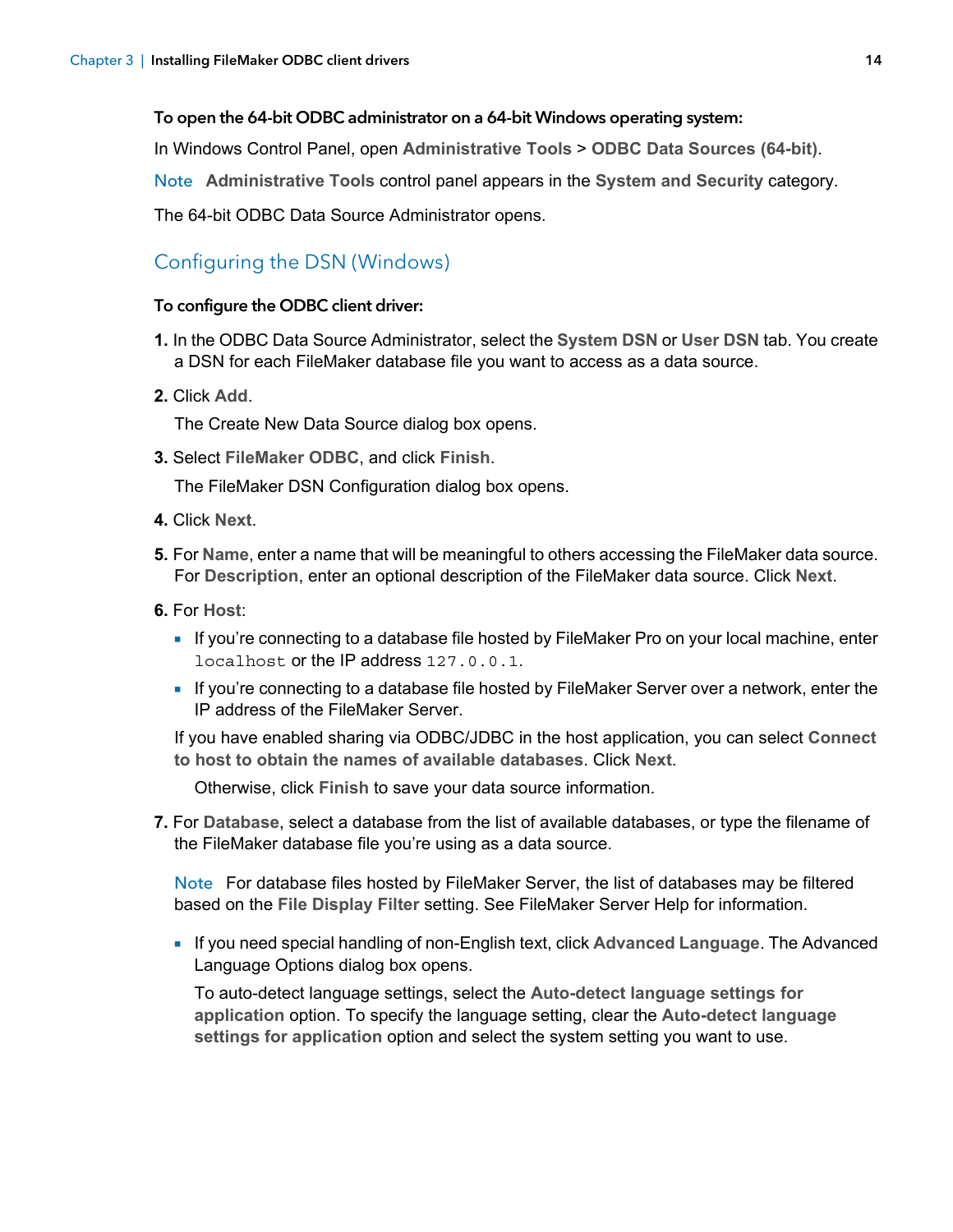For the **Multi-byte text encoding** option, select **System** or select **UTF-8**. For example, some applications such as Microsoft Excel may expect text to be encoded using the **System** encoding, but web applications may expect text to be encoded using **UTF-8** encoding. If the application expects a specific encoding but this option specifies a different encoding, then the application may display some characters incorrectly.

- 1 Select the **Describe text fields as long varchar** option to correct issues with long field values, such as fields that do not have a maximum length specified getting used for Microsoft Word Mail Merge import, or field values in PHP applications that are longer than 255 characters. If you do not use this option for field values longer than 255 characters, then your application may retrieve an empty string (Windows) or only 255 characters (OS X).
- 1 If you want to create a log file for long-running queries, select the **Save long-running queries to a log file** option, and enter the name for the log file.

Click **Finish** to save your data source information.

- **8.** Review the information about your FileMaker DSN.
	- 1 Click **Test** to verify that you have correctly configured the ODBC client driver to access the FileMaker data source.

If you receive an error message, you can correct the connection information. You may also need to check that the FileMaker database file is hosted and available, that the FileMaker account specified uses a privilege set with the extended privilege Access via ODBC/JDBC, and that the FileMaker Server or FileMaker Pro host application has been set up for sharing via ODBC/JDBC.

<span id="page-14-2"></span>1 Click **Done** to save your data source information.

## <span id="page-14-0"></span>ODBC client driver installation (OS X)

<span id="page-14-1"></span>OS X 32-bit and 64-bit client drivers are installed as a single bundle (FileMaker ODBC.bundle) in the /Library/ODBC folder. The ODBC client application loads the correct driver automatically.

#### To install the ODBC client driver:

**1.** Do one of the following:

- If you received your software electronically, double-click the disk image icon (.dmg file).
- $\blacksquare$  If you have an installation disk, insert the disk into the drive.
- **2.** In the FileMaker Pro or FileMaker Server window, double-click the xDBC folder.
- **3.** In the xDBC folder, double-click the ODBC Client Driver Installer folder.
- **4.** In the ODBC Client Driver Installer folder, double-click **FileMaker ODBC.pkg**. The Install FileMaker ODBC Driver application opens.
- **5.** Install the ODBC client driver by following the onscreen instructions.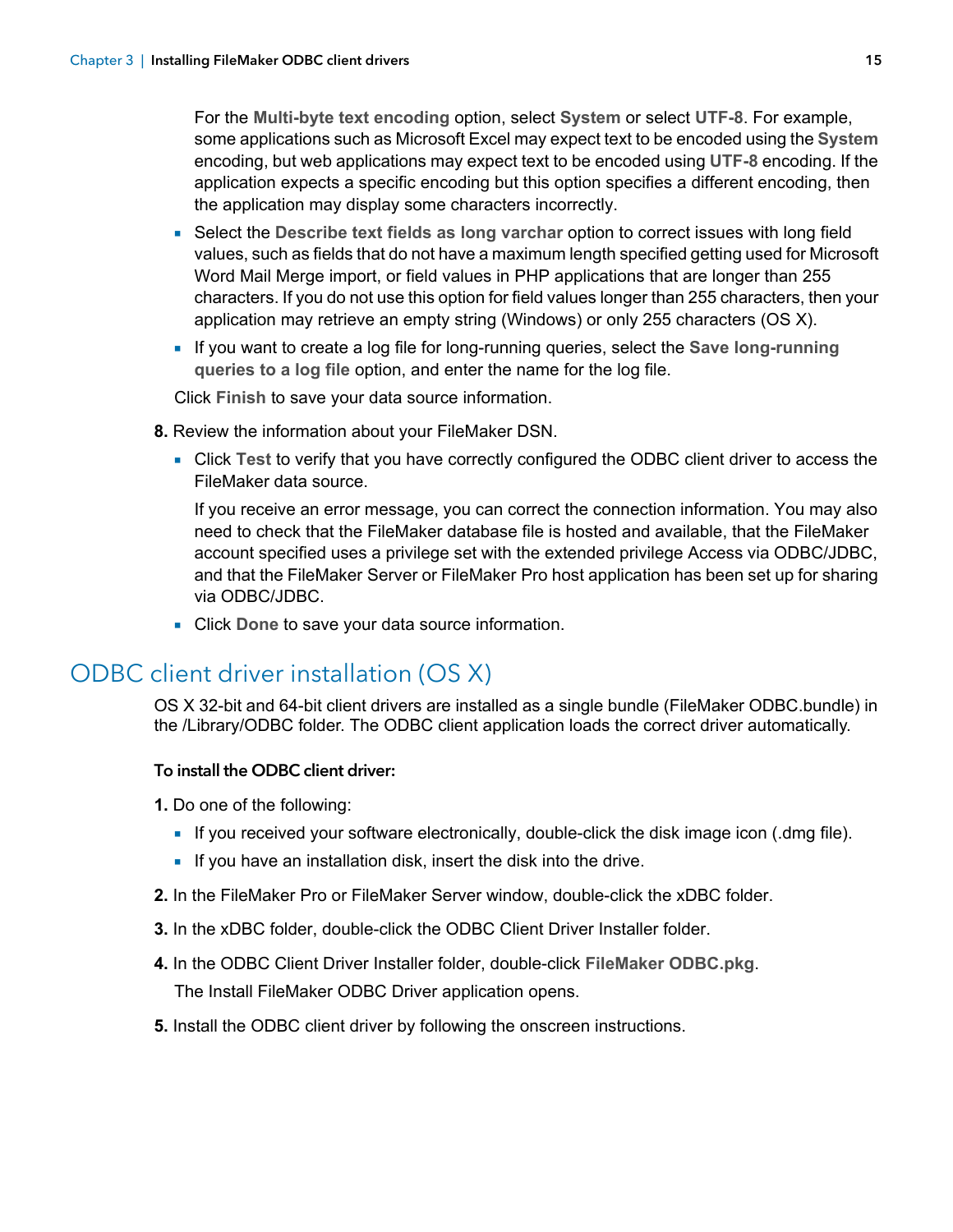**6.** When the installation is complete, click **Close**.

The ODBC client driver will be installed in this folder: /Library/ODBC

<span id="page-15-4"></span>Note You cannot change the installation folder for the ODBC client driver.

<span id="page-15-7"></span>The ODBC client driver, **FileMaker ODBC**, is now available for you to configure for accessing a FileMaker data source.

## <span id="page-15-1"></span><span id="page-15-0"></span>Configuring client drivers (OS X)

Before using an ODBC client application to access a FileMaker data source, you must configure a client driver for the data source. Configuration settings identify the client driver you're using, the location of the data source, and details on how you intend to connect.

<span id="page-15-6"></span>These instructions assume you have installed the ODBC Manager from Actual Technologies, available at<http://www.odbcmanager.net>, which is a freeware product not supported by FileMaker.

<span id="page-15-3"></span><span id="page-15-2"></span>Because there is only one installed bundle for both 32-bit and 64-bit client drivers, you can use the same ODBC administrator for both 32-bit and 64-bit ODBC applications. The FileMaker DSN that you configure can be used for both 32-bit and 64-bit ODBC applications.

<span id="page-15-8"></span>Important When using a FileMaker client driver, you must reserve 2399 as the port.

#### To configure the ODBC client driver:

- <span id="page-15-5"></span>**1.** Launch the ODBC Manager utility. (ODBC Manager is installed in the Utilities folder in the Applications folder.)
- **2.** Select the **System DSN** or **User DSN** tab. You create a DSN for each FileMaker database file you want to access as a data source.
- **3.** Click **Add**.

The Choose a driver dialog box opens.

**4.** Select **FileMaker ODBC**, and click **OK**.

The FileMaker DSN Configuration dialog box opens.

- **5.** Click **Continue**.
- **6.** For **Name**, enter a name that will be meaningful to others accessing the FileMaker data source. For **Description**, enter an optional description of the FileMaker data source. Click **Continue**.
- **7.** For **Host**:
	- 1 If you're connecting to a database file hosted by FileMaker Pro on your local machine, enter localhost or the IP address 127.0.0.1.
	- 1 If you're connecting to a database file hosted by FileMaker Server over a network, enter the IP address of the FileMaker Server.

If you have enabled sharing via ODBC/JDBC in the host application, you can select **Connect to host to obtain the names of available databases**. Click **Continue**.

Otherwise, click **Finish** to save your data source information.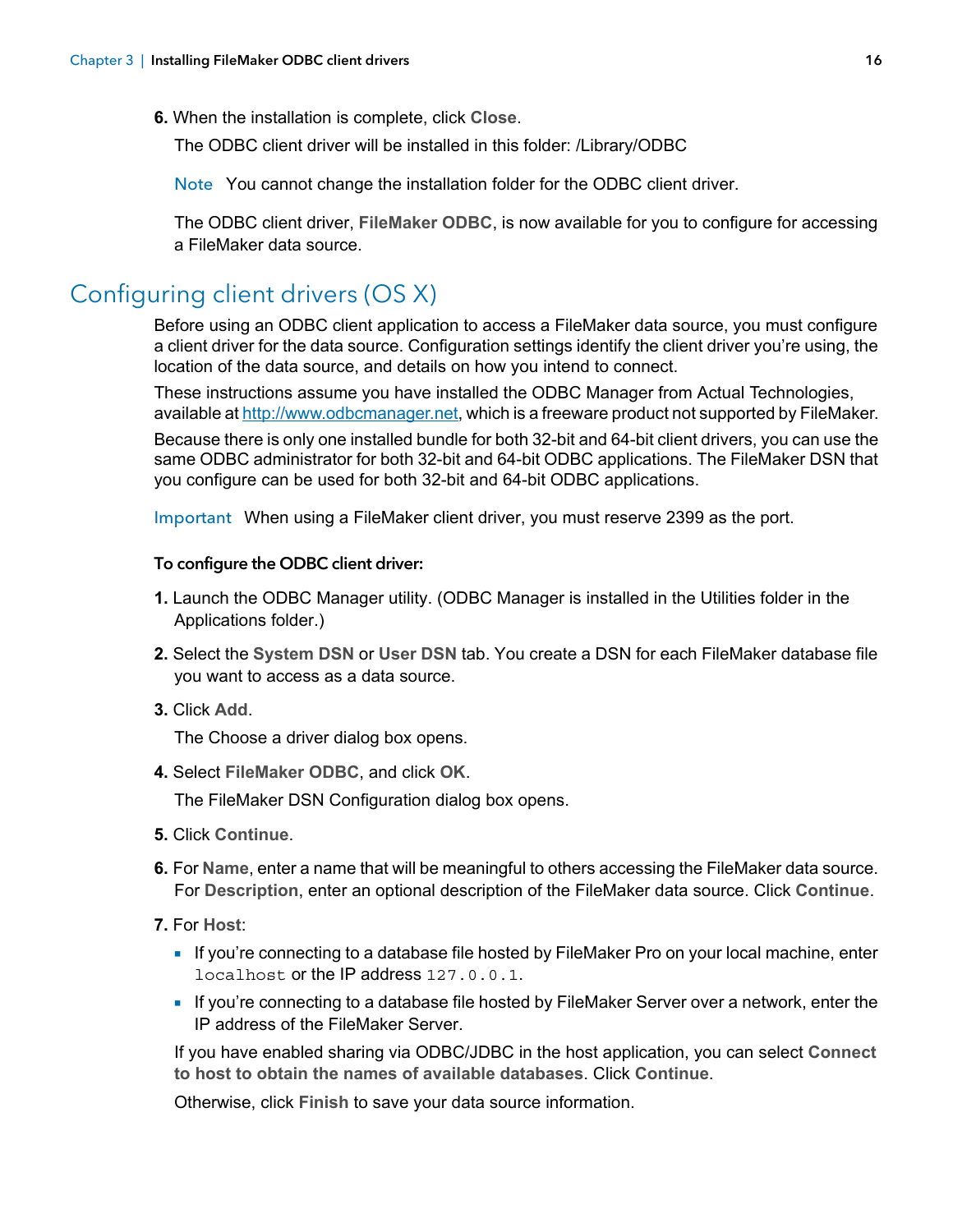**8.** For **Database**, select a database from the list of available databases, or type the filename of the FileMaker database file you're using as a data source.

Note For database files hosted by FileMaker Server, the list of databases may be filtered based on the **File Display Filter** setting. See FileMaker Server Help for information.

1 If you need special handling of non-English text, click **Advanced Language**. The Advanced Language Options dialog box opens.

To auto-detect language settings, select the **Auto-detect language settings for application** option. To specify the language setting, clear the **Auto-detect language settings for application** option and select the system setting you want to use.

If your application uses ODBC functions with character buffers whose characters are 4 bytes wide, select the **Application uses the "wide" ODBC API** option.

If you want the  $SQL$   $C$  CHAR text type to be interpreted by the driver as the  $SQL$   $C$  WCHAR text type, select the **Treat text types as Unicode** option.

For the **Multi-byte text encoding** option, select **System (MacRoman)** or select **UTF-8**. For example, some applications such as Microsoft Excel may expect text to be encoded using the **System** encoding, but web applications may expect text to be encoded using **UTF-8** encoding. If the application expects a specific encoding but this option specifies a different encoding, then the application may display some characters incorrectly.

- 1 Select the **Describe text fields as long varchar** option to correct issues with long field values, such as fields that do not have a maximum length specified getting used for Microsoft Word Mail Merge import, or field values in PHP applications that are longer than 255 characters.
- 1 If you want to create a log file for long-running queries, select the **Save long-running queries to a log file** option, and enter the name for the log file. You can also change the **Long query time** value.

Click **Finish** to save your data source information.

**9.** Review the information about your FileMaker DSN.

1 Click **Test** to verify that you have correctly configured the ODBC client driver to access the FileMaker data source.

If you receive an error message, you can correct the connection information. You may also need to check that the FileMaker database file is hosted and available, that the FileMaker account specified uses a privilege set with the extended privilege Access via ODBC/JDBC, and that the FileMaker Server or FileMaker Pro host application has been set up for sharing via ODBC/JDBC.

1 Click **Done** to save your data source information.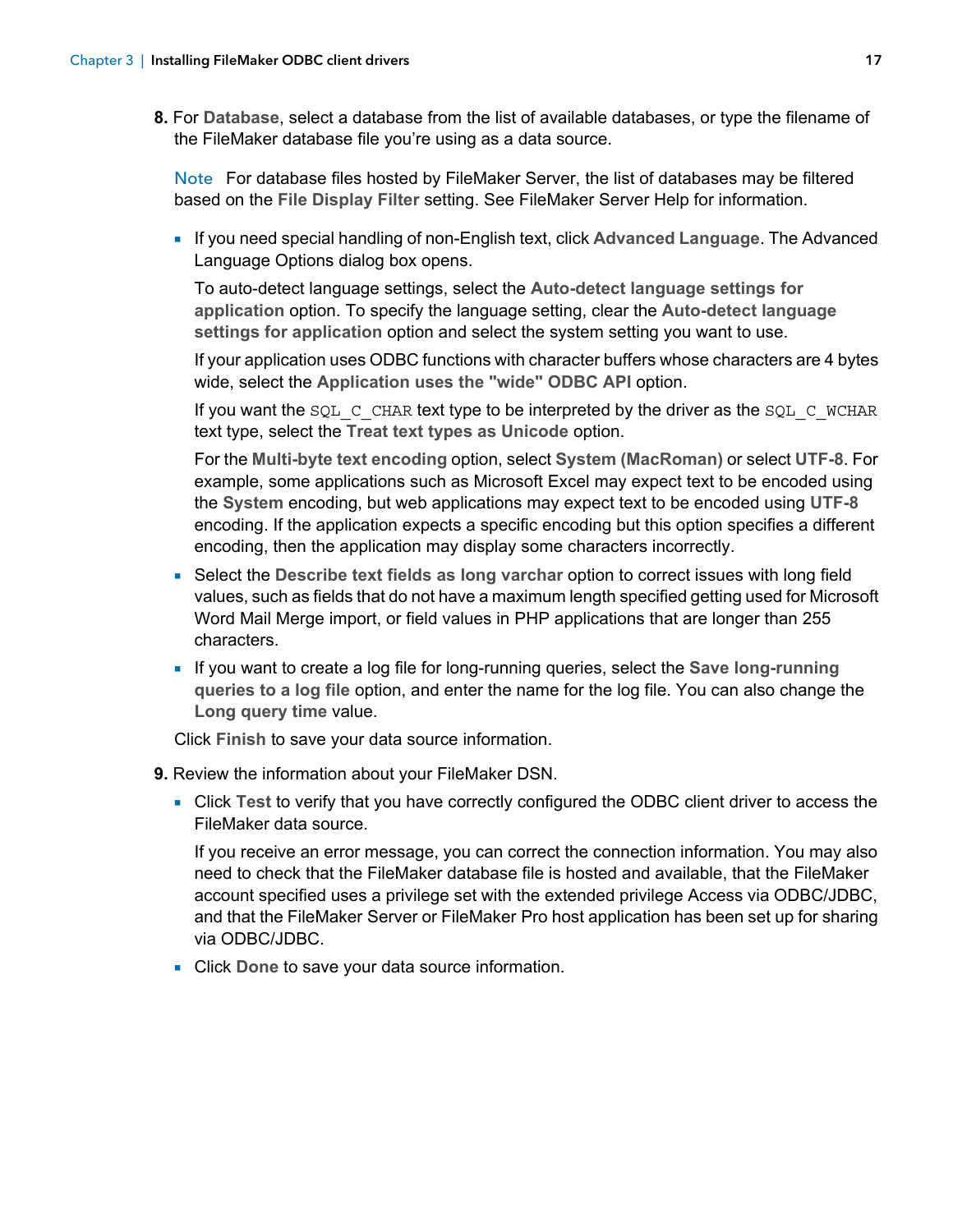## <span id="page-17-0"></span>Where to go from here

After you install and configure a client driver, you can construct and execute SQL queries to access a FileMaker data source.

Client applications sometimes use different terminology for accessing a data source via ODBC. Many applications have menu items with names such as **Get external data** or **SQL query**. Review the documentation or Help that comes with your application for details.

For more information on using FileMaker as an ODBC data source, see chapter [4, "Using ODBC](#page-18-2)  [to share FileMaker data."](#page-18-2)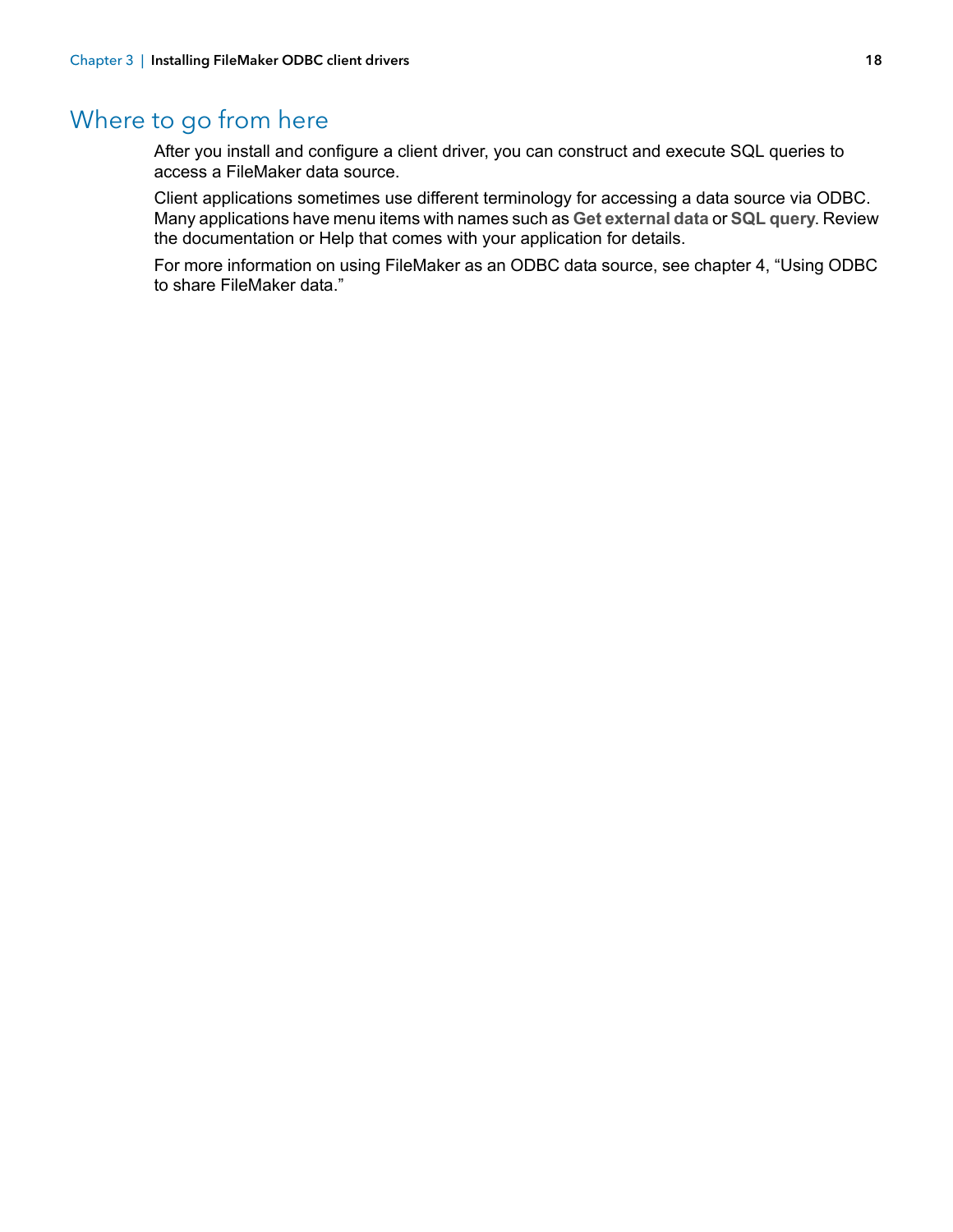## <span id="page-18-2"></span><span id="page-18-0"></span>Chapter 4 Using ODBC to share FileMaker data

Use the ODBC client driver to connect to a FileMaker data source from another application. The application that uses the ODBC client driver can directly access the data in a FileMaker database file. The FileMaker ODBC client driver is **FileMaker ODBC**.

Note You can also use FileMaker Pro as an ODBC client application, interacting with records from another data source via ODBC using SQL. See chapter [2, "Accessing external SQL data](#page-8-2)  [sources,"](#page-8-2) for details about accessing an external SQL data source via ODBC.

## <span id="page-18-1"></span>About ODBC

<span id="page-18-3"></span>ODBC is an API that enables applications to access data from many database management systems. ODBC gives client applications a common language for interacting with data sources and database services.

All applications that support ODBC recognize a basic subset of SQL (Structured Query Language) statements. SQL lets you use other applications (such as spreadsheets, word processors, and reporting tools) to view, analyze, and modify FileMaker data. See *FileMaker SQL Reference* for the SQL statements, functions, and expressions that the ODBC client driver supports.

Your application can talk directly to a FileMaker database file by using the ODBC client driver. Your SQL statements are delivered to the FileMaker host of the database file and the results of those statements are sent back to you. If you use FileMaker Server to host a FileMaker database file as a data source, the database file can be located on another machine (the server machine) connected to the network, while your client application is located on your machine (the client machine). This is referred to as a *client/server configuration*.

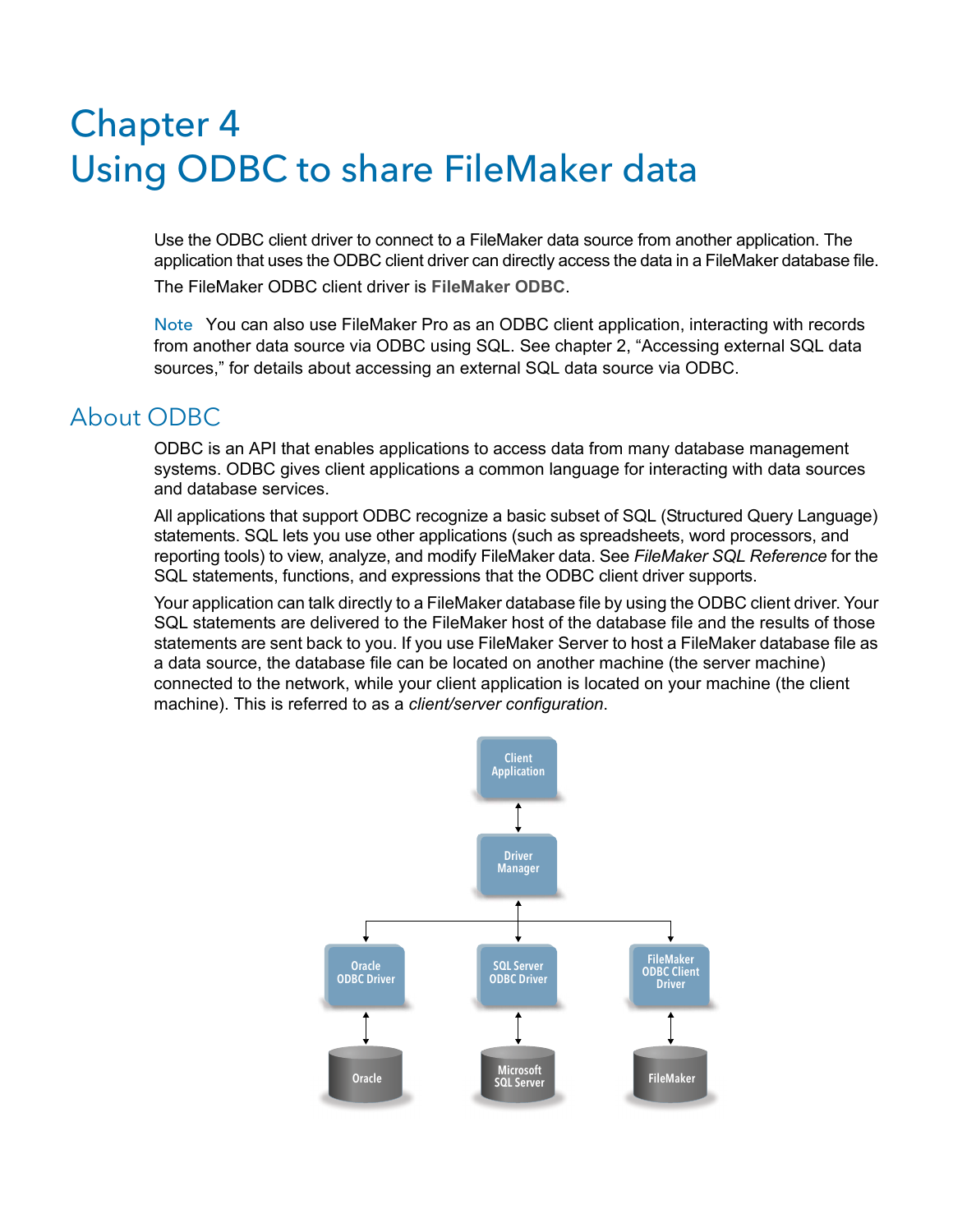## <span id="page-19-0"></span>Using the ODBC client driver

You can use the ODBC client driver with any ODBC-compliant application. Sharing your FileMaker database file as a data source, you can:

- **-** perform mail merges with Microsoft Word.
- **Excel.** create charts with Microsoft Excel.
- **n** move FileMaker data to a DBMS like Microsoft SQL Server.
- 1 further analyze your FileMaker data with query or reporting tools to create charts, construct adhoc queries, and perform drill-down analysis.
- 1 create a Microsoft Visual Basic application that shares information with FileMaker Pro.

To share a FileMaker database file as a data source, use FileMaker Pro to define accounts that need access to the database file. Then, control access to the database file by assigning privilege sets to the accounts, including the extended privilege of access via ODBC/JDBC. Finally, enable the FileMaker Server or FileMaker Pro host application to share data via ODBC/JDBC. For details, see FileMaker Pro Help or FileMaker Server Help.

Important Prior versions of the FileMaker ODBC client driver are not compatible with FileMaker 14. To connect to a FileMaker 14 database file, you need to install and configure the new ODBC client driver.

<span id="page-19-4"></span>Note To confirm that the FileMaker XDBC Listener is currently running, you can use the Activity Monitor on OS X or the Task Manager on Windows to check the status of the FileMaker XDBC Listener process. When the process is started, it is named fmxdbc listener, and events are logged by that name. The FileMaker XDBC Listener process is separate from the FileMaker Server process. You can use the FileMaker Server Admin Console to stop and start the XDBC Listener process. On the FileMaker Server Status pane, set ODBC/JDBC to **OFF** to stop the XDBC Listener and set ODBC/JDBC to **ON** to start the XDBC Listener.

## <span id="page-19-1"></span>Overview of accessing a FileMaker database file

From an ODBC-compliant application, you can construct SQL queries to access a FileMaker database file. The ODBC client driver must be installed on the computer generating the SQL query.

#### <span id="page-19-2"></span>To access a FileMaker database file:

**1.** In FileMaker Pro, review the privilege sets you've assigned to accounts that will access the database file.

Accounts that need access must use a privilege set with the extended privilege of **Access via ODBC/JDBC**.

<span id="page-19-3"></span>**2.** Enable the FileMaker Server (via FileMaker Server Admin Console) or FileMaker Pro host application to share data via ODBC/JDBC.

FileMaker Server Admin Console: Choose **General Settings** > **ODBC/JDBC** then select **Enable ODBC/JDBC**.

FileMaker Pro: Choose **File** menu > **Sharing** > **Enable ODBC/JDBC** and set **ODBC/JDBC Sharing** to **On**.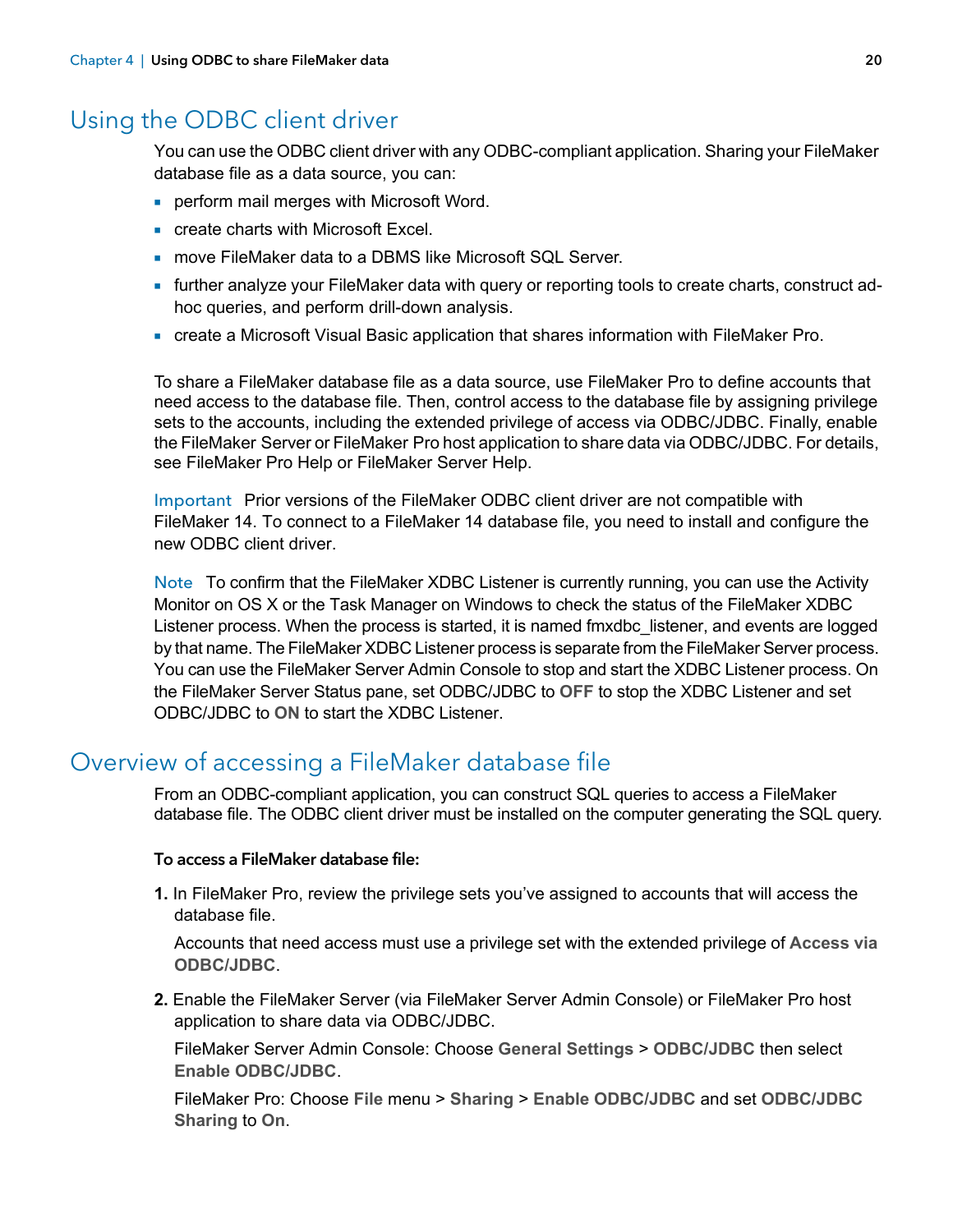**3.** Make sure the FileMaker database file you want to access is hosted and available.

If your FileMaker database solution uses more than one FileMaker database file, all of the database files must be on the same computer.

- **4.** Connect to the FileMaker data source.
- **5.** Construct and execute an SQL query in the client application.

Each FileMaker database file that is open and set up for access is a separate data source (you create a DSN for each FileMaker database file you want to access as a data source).

<span id="page-20-8"></span><span id="page-20-3"></span>Each database can have one or more tables. FileMaker fields are represented as columns. The complete field name, including any non-alphanumeric characters, displays as the column name.

## <span id="page-20-0"></span>Accessing a FileMaker database file from a Windows application

#### <span id="page-20-4"></span><span id="page-20-1"></span>Specifying ODBC client driver properties for a FileMaker DSN (Windows)

Create a DSN for each FileMaker database file you want to access as a data source. The DSN identifies the FileMaker ODBC client driver, the location of the FileMaker host application, and the FileMaker database file you're accessing as a data source.

For information on creating a DSN, see ["Configuring client drivers \(Windows\)" on page](#page-12-2) 13.

#### <span id="page-20-2"></span>Verifying access via ODBC (Windows)

<span id="page-20-5"></span>To verify that you've correctly configured the ODBC client driver to access the FileMaker data source:

**1.** In the Windows Control Panel, open **Administrative Tools** > **Data Sources (ODBC)**.

<span id="page-20-9"></span>Note **Administrative Tools** control panel appears in the **System and Security** category.

<span id="page-20-6"></span>The ODBC Data Source Administrator opens.

- **2.** Select the **System DSN** or **User DSN** tab (select the tab used when you previously configured).
- **3.** Choose the FileMaker data source that you previously configured.

The data source name you originally entered appears under **Name**, and **FileMaker ODBC**  appears as the **Driver**.

**4.** Click **Configure**.

The FileMaker DSN Configuration dialog box appears.

- **5.** Click **Next** until you reach the **Conclusion** page.
- **6.** Click **Test**.

<span id="page-20-7"></span>You are prompted to enter your FileMaker account name (in **Database User Name**) and password (in **Database Password**).

If the connection is OK, you receive the message **Test completed successfully**. If the connection fails:

- **I** Make sure the FileMaker database file is hosted and available.
- **-** Update or correct your connection information.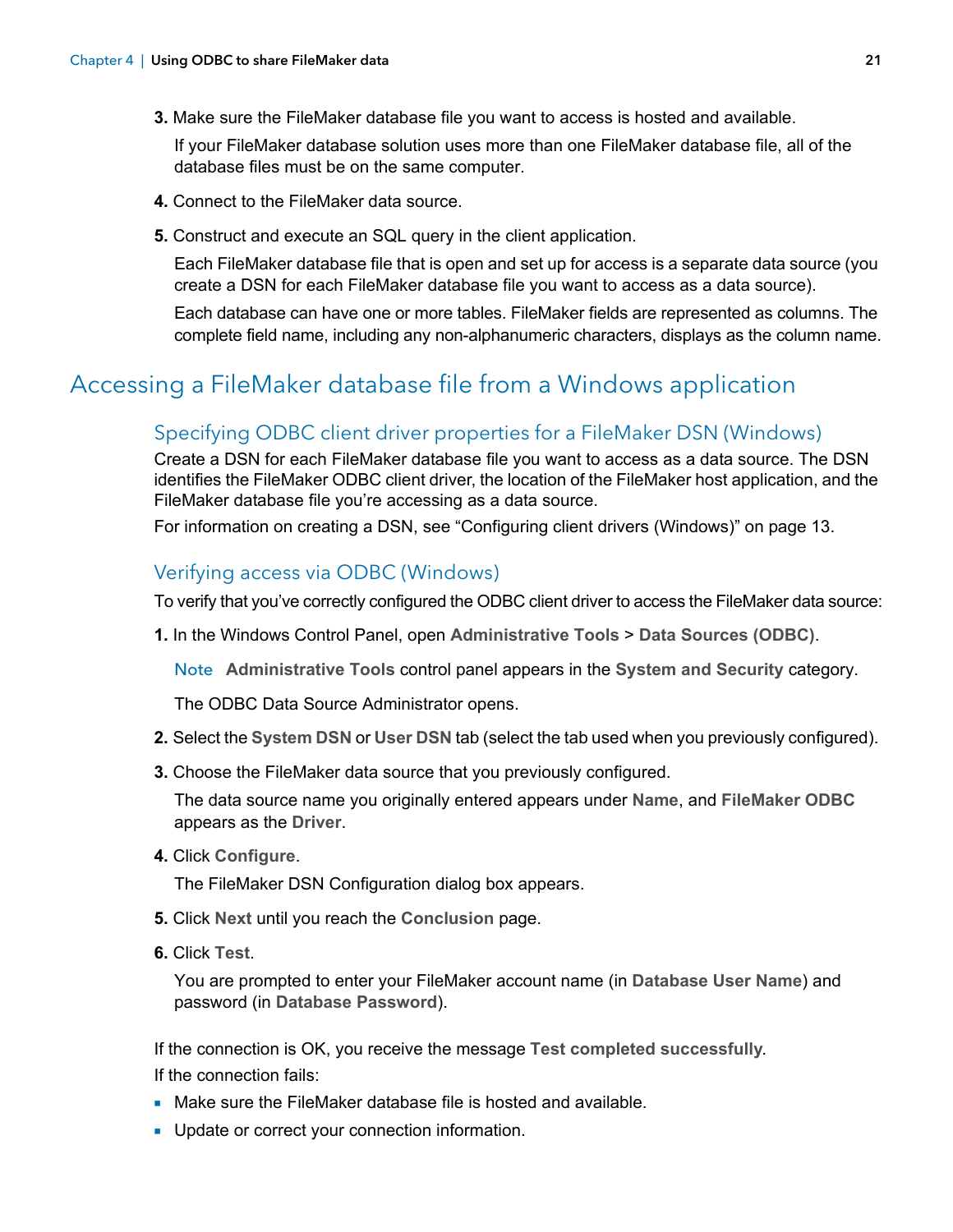- 1 Make sure your FileMaker account uses a privilege set with the extended privilege of **Access via ODBC/JDBC**.
- 1 Verify that the FileMaker Server or FileMaker Pro host application has been set up for sharing via ODBC/JDBC.

## <span id="page-21-0"></span>Accessing a FileMaker database file from an OS X application

#### <span id="page-21-3"></span><span id="page-21-1"></span>Specifying ODBC client driver properties for a FileMaker DSN (OS X)

Create a DSN for each FileMaker database file you want to access as a data source. The DSN identifies the FileMaker ODBC client driver, the location of the FileMaker host application, and the FileMaker database file you're accessing as a data source.

<span id="page-21-7"></span>For information on creating a DSN, see ["Configuring client drivers \(OS X\)" on page](#page-15-1) 16.

#### <span id="page-21-2"></span>Verifying access via ODBC (OS X)

<span id="page-21-4"></span>To verify that you've correctly configured the ODBC client driver to access the FileMaker data source:

- <span id="page-21-6"></span><span id="page-21-5"></span>**1.** Launch the ODBC Manager utility. (The ODBC Manager is located in the Utilities folder in the Applications folder.)
- **2.** Select the **System DSN** or **User DSN** tab (select the tab used when you previously configured).
- **3.** Choose the FileMaker data source that you previously configured.

The data source name you originally entered appears under **Name**, and **FileMaker ODBC**  appears as the **Driver**.

**4.** Click **Configure**.

The FileMaker DSN Configuration dialog box opens.

- **5.** Click **Continue** until you reach the **Conclusion** page.
- **6.** Click **Test**.

<span id="page-21-8"></span>You are prompted to enter your FileMaker account name (in **Database User Name**) and password (in **Database Password**).

If the connection is OK, you receive the message **Test completed successfully**.

If the connection fails:

- **1** Make sure the FileMaker database file is hosted and available.
- **-** Update or correct your connection information.
- 1 Make sure your FileMaker account uses a privilege set with the extended privilege of **Access via ODBC/JDBC**.
- 1 Verify that the FileMaker Server or FileMaker Pro host application has been set up for sharing via ODBC/JDBC.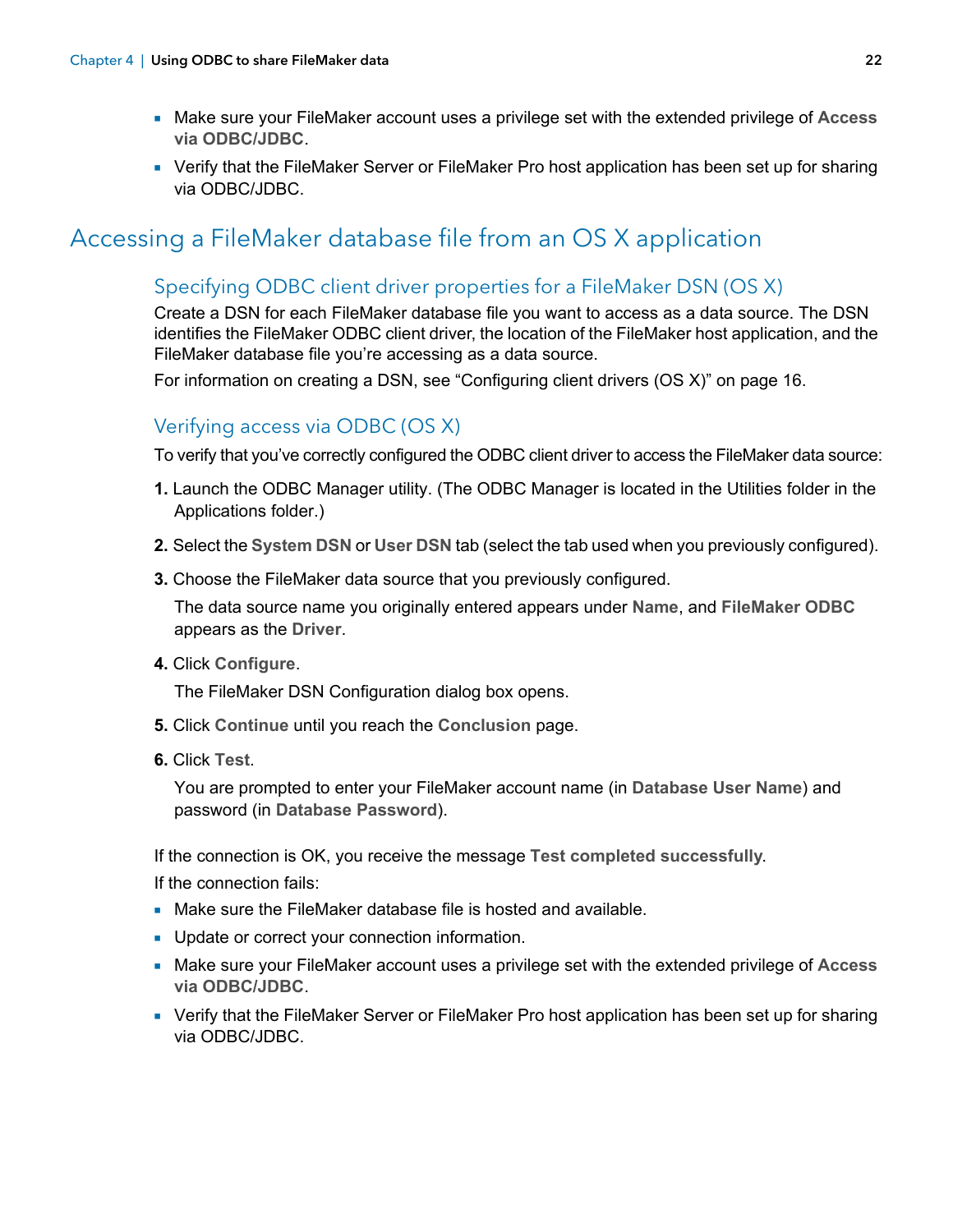## <span id="page-22-4"></span><span id="page-22-0"></span>Chapter 5 Installing FileMaker JDBC client drivers

These instructions help you install the client driver needed to access FileMaker as a data source from third-party and custom applications via JDBC. The client driver is available on your FileMaker DVD or electronic download in the xDBC folder.

Check for updates to the client drivers at this URL: <http://www.filemaker.com/support/downloads>

If you'll be hosting a FileMaker database file using FileMaker Server, make the client drivers available to remote users.

After installing the client driver you need, you can configure the driver to access a FileMaker data source and construct SQL queries to interact with the data.

The JDBC client driver is the driver portions of the FileMaker software that allow third-party applications or custom applications to access FileMaker files as JDBC data sources.

#### <span id="page-22-1"></span>Software requirements

<span id="page-22-8"></span><span id="page-22-6"></span><span id="page-22-5"></span>To install and use the JDBC client drivers, you need JDK 1.6 or later.

<span id="page-22-7"></span>To find which version of Java you're running, open a command window (Windows) or Terminal window (OS X) and type java -version.

#### <span id="page-22-2"></span>Networking requirements

If you'll be accessing a FileMaker data source hosted on another computer, you'll need network access via TCP/IP.

## <span id="page-22-3"></span>JDBC client driver installation

You must have write access to the folder where you're installing the JDBC client driver.

#### To install the JDBC client driver:

**1.** Do one of the following:

- 1 Windows: If you received your software electronically, double-click the installation icon (.exe file).
- 1 OS X: If you received your software electronically, double-click the disk image icon (.dmg file).
- $\blacksquare$  If you have an installation disk, insert the disk into the drive.
- **2.** In the FileMaker Pro or FileMaker Server window, double-click the xDBC folder.
- **3.** In the xDBC folder, double-click the JDBC Client Driver Installer folder.
- **4.** Copy the fmjdbc.jar file to the appropriate folder for your operating system:
	- 1 Windows: Copy the fmjdbc.jar file to the folder that includes your Java executable file (java.exe) or to another folder location included in the ClassPath of your Java application.
	- OS X: Copy the fmidbc.jar file to the /Library/Java/Extensions folder or to another folder location included in the ClassPath of your Java application.

The JDBC client driver is now available for you to use to access a FileMaker data source.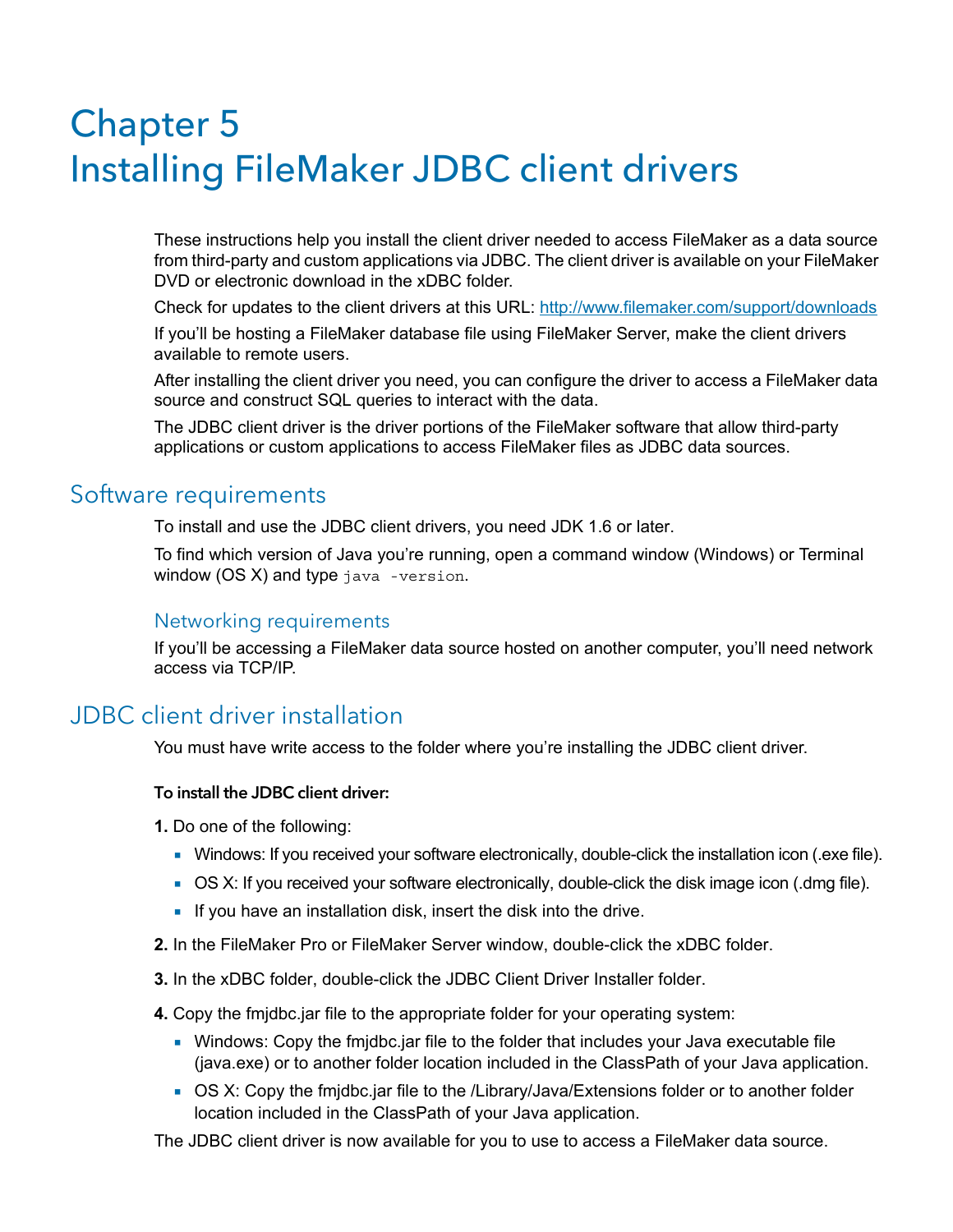## <span id="page-23-0"></span>Using the JDBC client driver

Your Java application or applet must register the JDBC client driver with the JDBC driver manager, and you must specify the correct JDBC URL from within the application or applet.

<span id="page-23-1"></span>Important You must reserve the port 2399 for the FileMaker JDBC client driver. The port number is always 2399. You cannot change the JDBC sharing to a different port.

For more information on using the JDBC client driver, see chapter [6, "Using JDBC to share](#page-24-4)  [FileMaker data."](#page-24-4)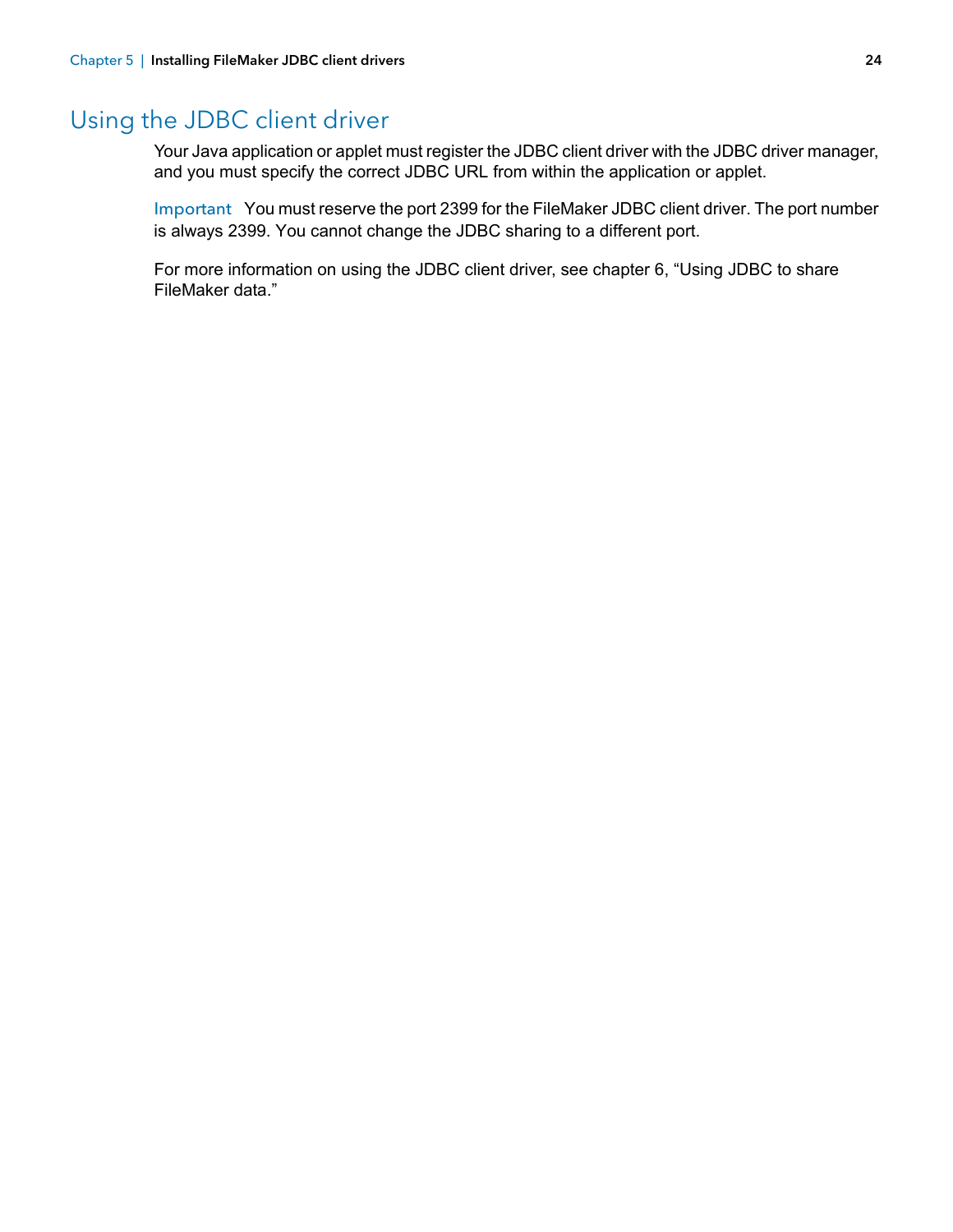## <span id="page-24-4"></span><span id="page-24-0"></span>Chapter 6 Using JDBC to share FileMaker data

If you're a Java programmer, you can use the JDBC client driver with any Rapid Application Development (RAD) tool to visually create a Java application or applet that connects to a FileMaker data source. The Java application or applet that uses the JDBC client driver can directly access the data in a FileMaker database file.

## <span id="page-24-1"></span>About JDBC

<span id="page-24-8"></span>JDBC is a Java API for executing SQL statements, the standard language for accessing relational databases. JDBC is a low-level interface, which means that it is used to call SQL commands directly. It is also designed to be used as a base for higher level interfaces and tools.

Your Java applet or application can talk directly to a FileMaker database file by using the JDBC client driver. Your SQL statements are delivered to the FileMaker host of the database file and the results of those statements are sent back to you. If you use FileMaker Server to host, the FileMaker database file you're using as a data source can be located on another machine (the server machine) connected to the network, while your Java applet or client application is located on your machine (the client machine). This is referred to as a *client/server configuration*.

<span id="page-24-9"></span>

## <span id="page-24-2"></span>Using the JDBC client driver

You can use the JDBC client driver with a Java compiler or RAD tool to connect with your database while you build the code for your Java application or applet. After the Java application or applet has been created, the JDBC client driver must be present with the files or included within the code in order for the application or applet to communicate with the database.

To use the JDBC client driver, your Java application or applet must register the driver with the JDBC driver manager and you must specify the correct JDBC URL from within the application or applet. You need the JDBC URL to make the connection to the database.

### <span id="page-24-3"></span>About the JDBC client driver

<span id="page-24-7"></span>The JDBC client driver provides partial support for the JDBC 3.0 specification. The following features are not supported by FileMaker:

- <span id="page-24-10"></span><span id="page-24-5"></span>**B** Savepoint
- Retrieval of auto-generated keys
- Passing parameters to a callable statement object by name
- <span id="page-24-6"></span>**-** Holdable cursor
- Retrieving and updating the object referenced by a Ref object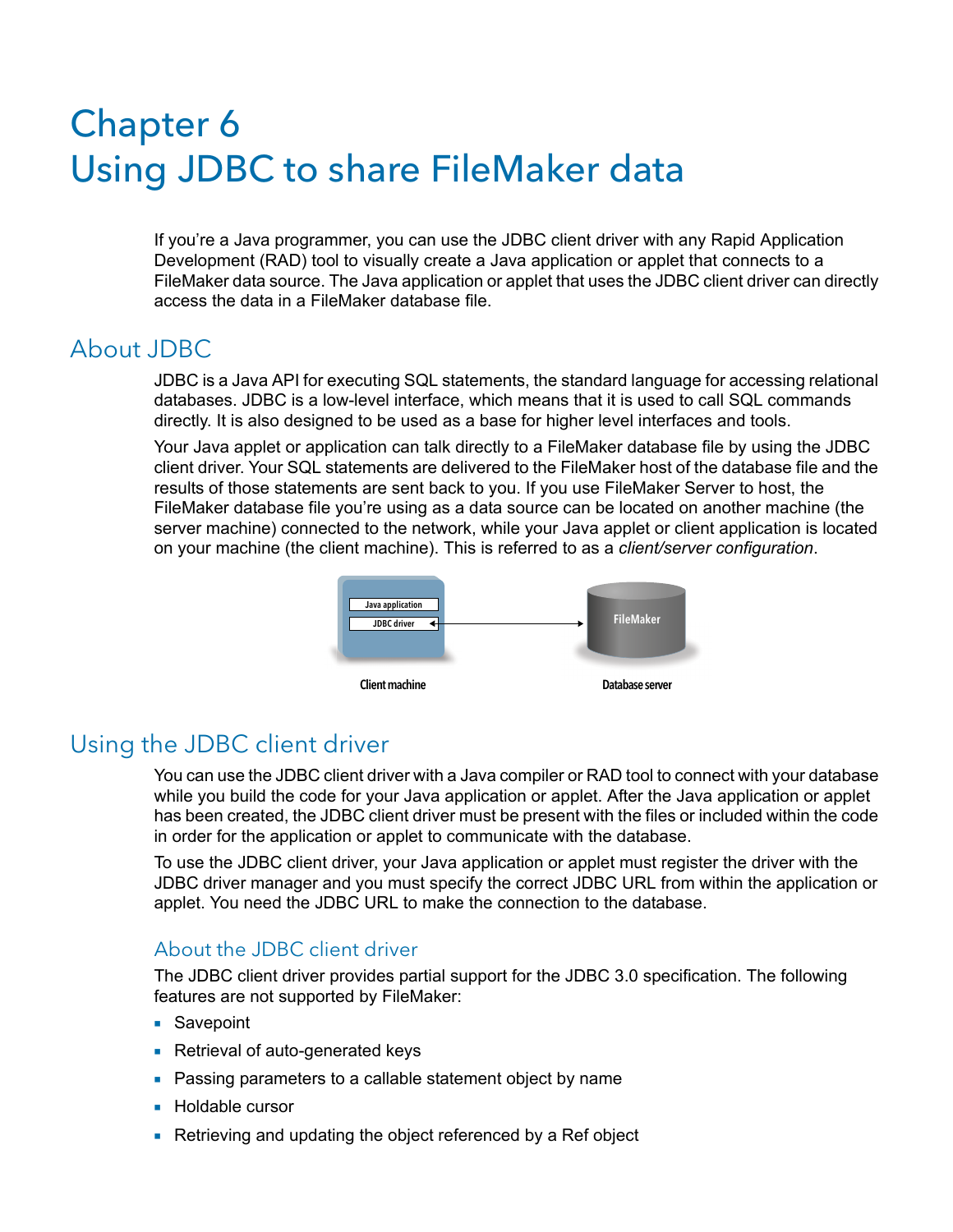- <span id="page-25-2"></span><span id="page-25-1"></span>1 Updating of columns containing CLOB, ARRAY, and REF data types
- **Boolean data type**
- <span id="page-25-3"></span>**DATALINK data type**
- <span id="page-25-8"></span>**Transform groups and type mapping**
- Relationship between the JDBC SPI and the Connector architecture

<span id="page-25-4"></span>The JDBC client driver has been tested against the Java Development Kit (JDK) 1.6 and 1.7. It is a Type 4 driver — a native protocol, pure Java driver that converts JDBC calls directly into the network protocol used by FileMaker. This type of driver offers all the advantages of Java, including automatic installation (for example, downloading the JDBC driver with an applet that uses it).

<span id="page-25-5"></span>The driver class and main entry point for the driver is named:

**com.filemaker.jdbc.Driver**

Important The JDBC client driver replaces the FileMaker JDBC driver released with a previous version of FileMaker. If you have previously set up access to a FileMaker data source using the older driver, you'll need to re-define access by using and configuring the new driver.

<span id="page-25-9"></span>Note To confirm that the FileMaker XDBC Listener is currently running, you can use the Activity Monitor on OS X or the Task Manager in Windows to check the status of the FileMaker XDBC Listener process. When the process is started, it is named fmxdbc\_listener, and events are logged by that name. The FileMaker XDBC Listener process is separate from the FileMaker Server process. You can use the FileMaker Server Admin Console to stop and start the XDBC Listener process. On the FileMaker Server Status pane, set ODBC/JDBC to **OFF** to stop the XDBC Listener and set ODBC/JDBC to **ON** to start the XDBC Listener.

#### <span id="page-25-7"></span><span id="page-25-0"></span>Using a JDBC URL to connect to your database

In Java, most resources are accessed through URLs (Uniform Resource Locators). A JDBC URL is used to identify the database so the JDBC client driver can recognize and establish a connection with the database.

The JDBC URL consists of three main parts separated by colons:

**jdbc:<subprotocol>:<subname>**

The first part in the JDBC URL is always the JDBC protocol (jdbc). The *subprotocol* is the driver name or the mechanism that supports multiple drivers. For the JDBC client driver, the subprotocol is filemaker. The *subname* is the IP address of the machine that is hosting the FileMaker data source.

#### <span id="page-25-6"></span>Registering the JDBC client driver and connecting to a FileMaker data source (an example)

Here is a portion of a JDBC client application that:

- **1.** Registers the JDBC client driver with the JDBC driver manager.
- **2.** Establishes a connection with the FileMaker data source. The JDBC URL is **jdbc:filemaker://192.168.1.1/database**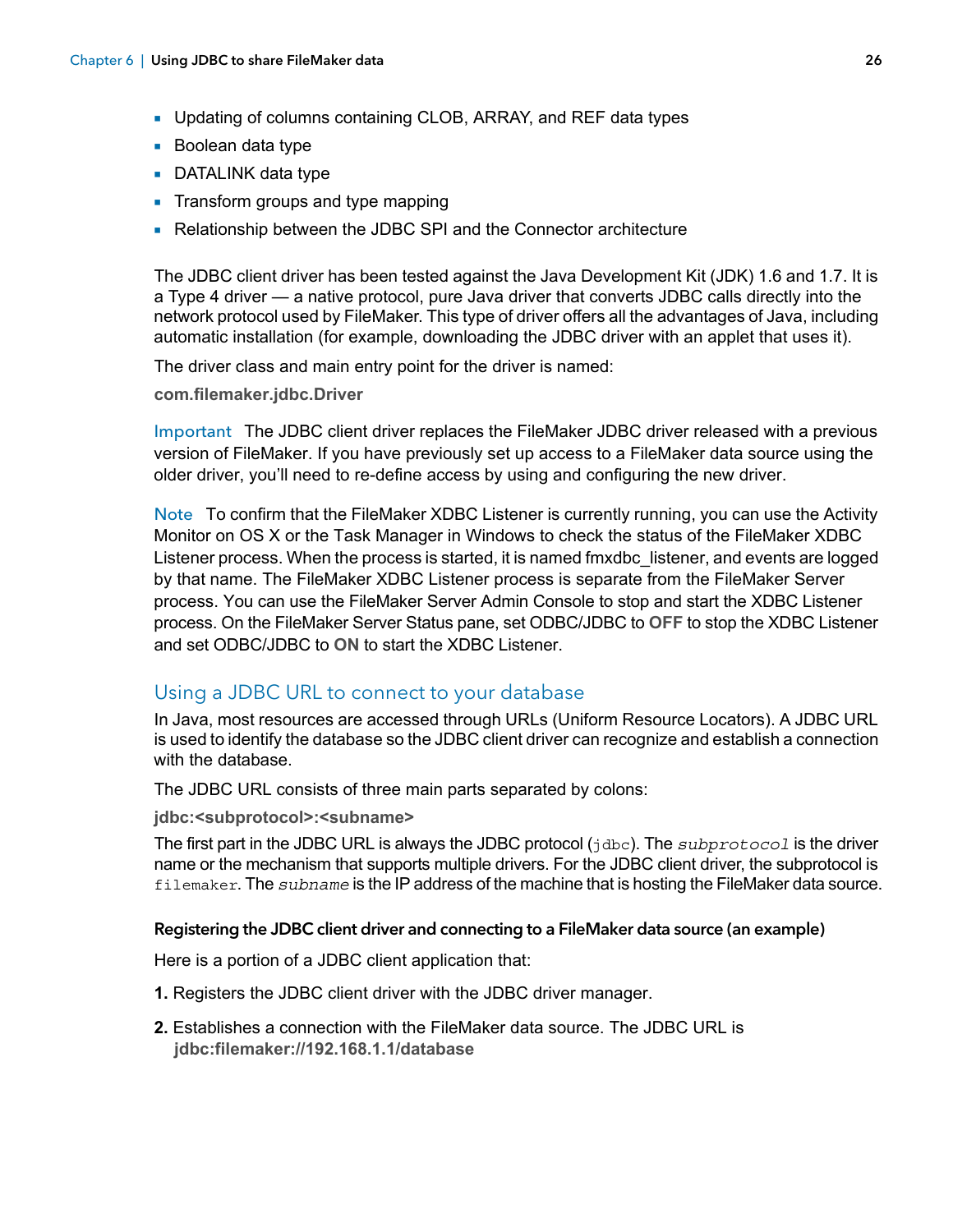```
3. Returns error codes.
import java.sql.*;
class FMPJDBCTest
\left\{ \right.public static void main(String[ ] args) 
    \left\{ \right.// register the JDBC client driver
        try {
        Driver d = 
        (Driver)Class.forName("com.filemaker.jdbc.Driver").newInstance();
        } catch(Exception e) {
             System.out.println(e);
        }
        // establish a connection to FileMaker
        Connection con;
        try {
             con = 
            DriverManager.getConnection("jdbc:filemaker://192.168.1.1/mydataba
            se", "username", "password");
        } catch(Exception e) {
             System.out.println(e);
        }
        // get connection warnings 
        SQLWarning warning = null;
        try {
            warning = con.getWarnings();
             if (warning == null) {
                System.out.println("No warnings");
                return;
             }
            while (warning != null) \{System.out.println("Warning: "+warning);
                warning = warning.getNextWarning();
             }
        } catch (Exception e) {
        Sysem.out.println(e);
        }
    }
}
```
Note This example is not meant to be compiled.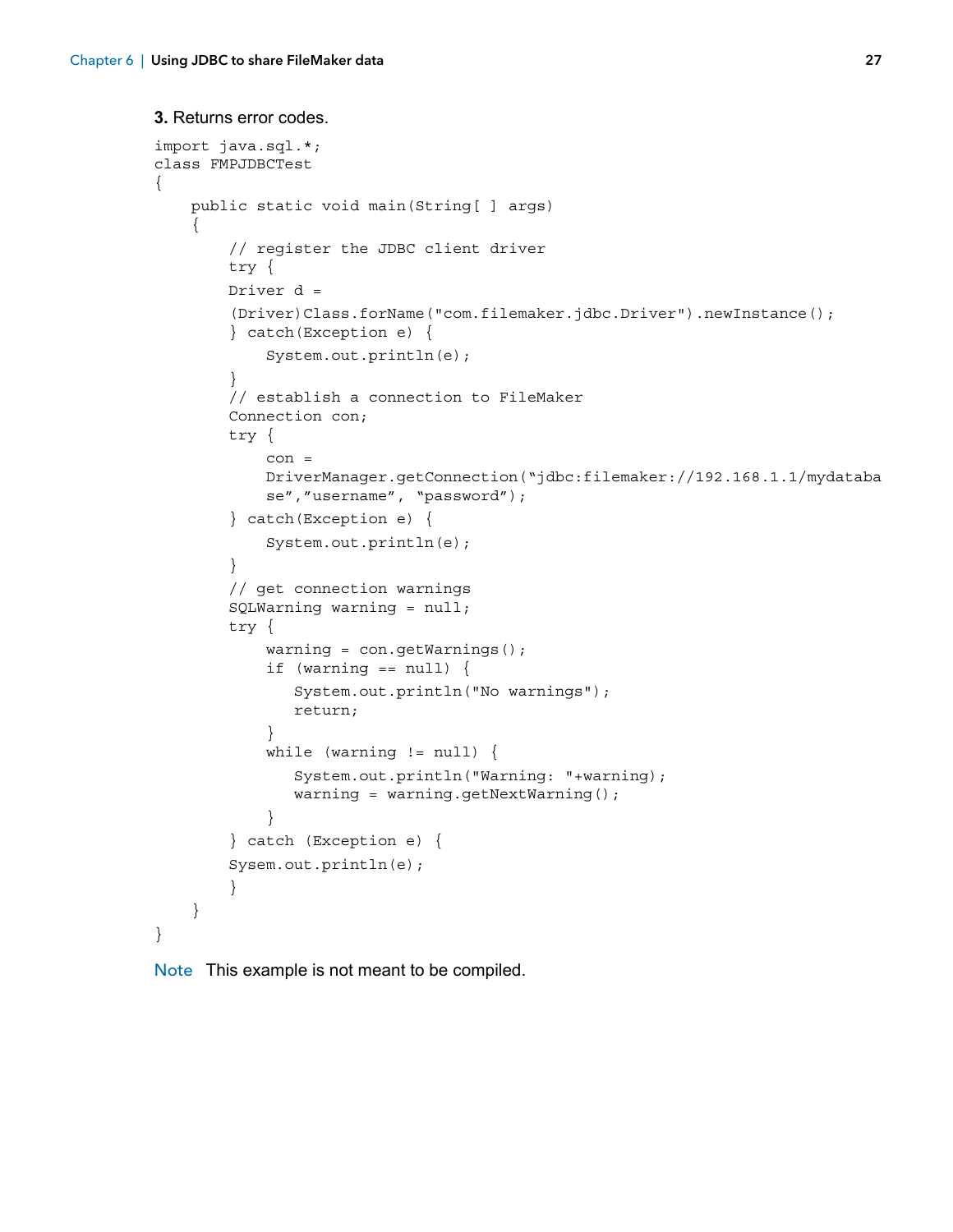## <span id="page-27-3"></span><span id="page-27-2"></span><span id="page-27-0"></span>Specifying driver properties in the URL subname

Specify the user and password driver properties in the subname of the JDBC URL. These are the properties that could be passed to the connection when calling the DriverManager.getConnection method via the Properties parameter.

- 1 user: An account in the FileMaker database file that uses a privilege set with the extended privilege **Access via ODBC/JDBC**
- **password: The password for the account in the FileMaker database file**

#### JDBC URL connection with the database name specified in the URL

Format:

**jdbc:filemaker://<filemaker host IP address>/<databasename>**

Example:

jdbc:filemaker://192.168.1.1/publications

#### JDBC URL connection with the database name, user name, and password specified in the URL

Format:

**jdbc:filemaker://<filemaker host IP** 

**address>/<databasename>?user=<databaseusername>&password=<databasepassword>**

Example:

jdbc:filemaker://192.168.1.1/customers?user=Collections&password= admin

Note Because of the use of the ampersand character (&) in this syntax, you cannot use an ampersand character in the user name or the password.

Invalid user name example:

jdbc:filemaker://localhost/sales\_db?user=ad&min&password=admin

Invalid password example:

jdbc:filemaker://localhost/sales\_db?user=admin1&password=ad&min

#### <span id="page-27-1"></span>Solutions with multiple FileMaker database files

If your FileMaker database solution uses many FileMaker database files, create an additional database file that contains all the necessary external data source references, table occurrences, and relationships for your solution. Then define this additional database file as your data source in the JDBC URL. All of the FileMaker database files must be on the same computer.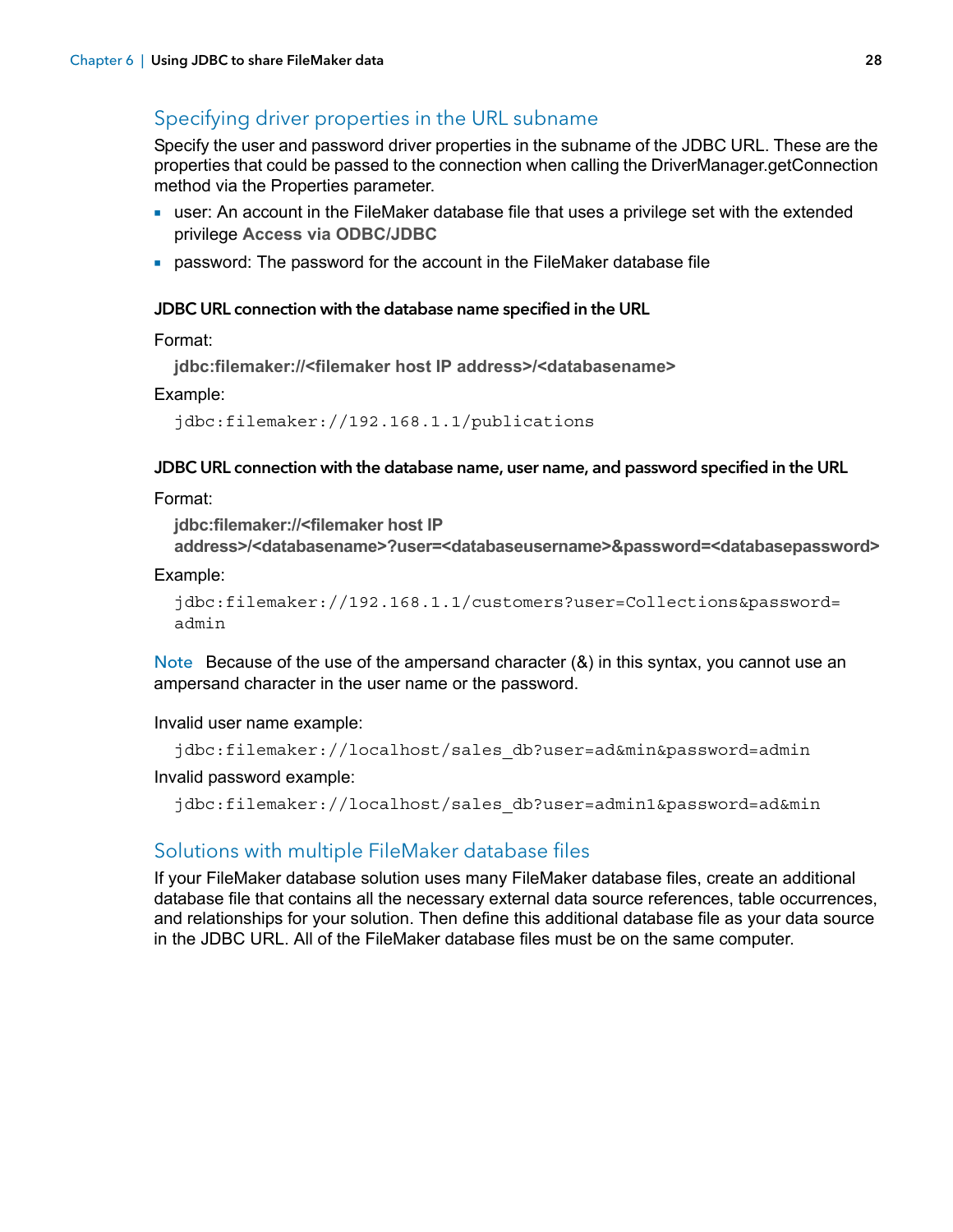## <span id="page-28-0"></span>Verifying access via JDBC

<span id="page-28-1"></span>When verifying access to a FileMaker database file via JDBC, make sure:

- the FileMaker database file is hosted and available.
- 1 your FileMaker account uses a privilege set with the extended privilege of **Access via ODBC/JDBC**.
- The FileMaker Server or FileMaker Pro host application has been set up for sharing via ODBC/JDBC.

To share a FileMaker database file as a data source, use FileMaker Pro to define accounts that need access to the database file. Then, control access to the database file by assigning privilege sets to the accounts, including the extended privilege of access via ODBC/JDBC. Finally, enable the FileMaker Server or FileMaker Pro host application to share data via ODBC/JDBC. For details, see FileMaker Pro Help or FileMaker Server Help.

1 The JDBC client driver registration and the JDBC URL are correct (the driver can be included inside the Java Application or located on the client machine).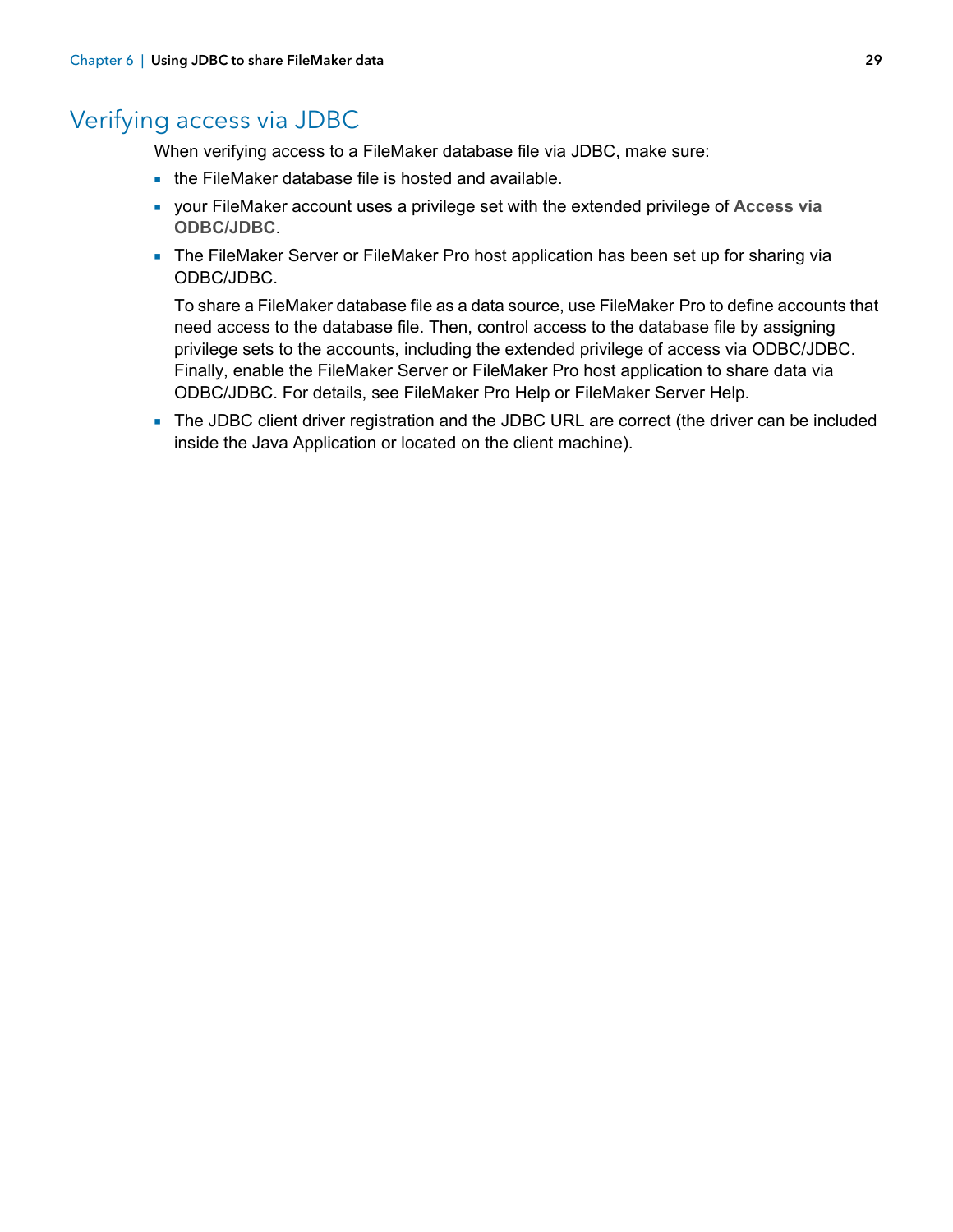## <span id="page-29-4"></span><span id="page-29-0"></span>Chapter 7 Reference information

## <span id="page-29-1"></span>ODBC Catalog functions

<span id="page-29-16"></span><span id="page-29-5"></span>The ODBC client driver supports the following Catalog functions:

- <span id="page-29-26"></span><span id="page-29-23"></span>• SQLTables - catalog information is stored and reported as single part names (table name only).
- SQLColumns
- <span id="page-29-22"></span>**BION SQLColumnPrivileges**
- <span id="page-29-25"></span><span id="page-29-24"></span>**SQLDescribeCol**
- <span id="page-29-7"></span>**BI** SQLGetTypeInfo

## <span id="page-29-2"></span>JDBC DatabaseMetaData methods

<span id="page-29-9"></span>The JDBC client driver supports the following DatabaseMetaData methods:

- <span id="page-29-8"></span>**qetColumns**
- **getColumnPrivileges**
- <span id="page-29-10"></span>■ getMetaData
- <span id="page-29-13"></span>**getTypeInfo**
- <span id="page-29-12"></span><span id="page-29-11"></span>**getTables**
- **getTableTypes**
- <span id="page-29-14"></span>**qetVersionColumns**

## <span id="page-29-3"></span>Mapping FileMaker fields to ODBC data types

<span id="page-29-6"></span>This table illustrates how FileMaker field types map to the standard ODBC data types.

<span id="page-29-21"></span><span id="page-29-20"></span><span id="page-29-19"></span><span id="page-29-18"></span><span id="page-29-17"></span><span id="page-29-15"></span>

| FileMaker field type | <b>Converts to ODBC data type</b> | About the data type                                                                                                                                                                                                   |
|----------------------|-----------------------------------|-----------------------------------------------------------------------------------------------------------------------------------------------------------------------------------------------------------------------|
| text                 | SQL VARCHAR                       | The maximum column length of text is 1 million characters,<br>unless you specify a smaller Maximum number of<br>characters for the text field in FileMaker. FileMaker returns<br>empty strings as NULL.               |
| number               | SQL DOUBLE                        | The FileMaker number field type can contain positive or<br>negatives values as small as $10^{-308}$ , and as large as $10^{+308}$ .<br>with up to 15 significant digits.                                              |
| date                 | SQL DATE                          |                                                                                                                                                                                                                       |
| time                 | SQL TIME                          | The FileMaker time field type can contain the time of day or<br>a time interval. A time interval is returned as a time of day,<br>unless it is less than 0 or greater than 24 hours (both return<br>a value of $0$ ). |
| timestamp            | SOL TIMESTAMP                     |                                                                                                                                                                                                                       |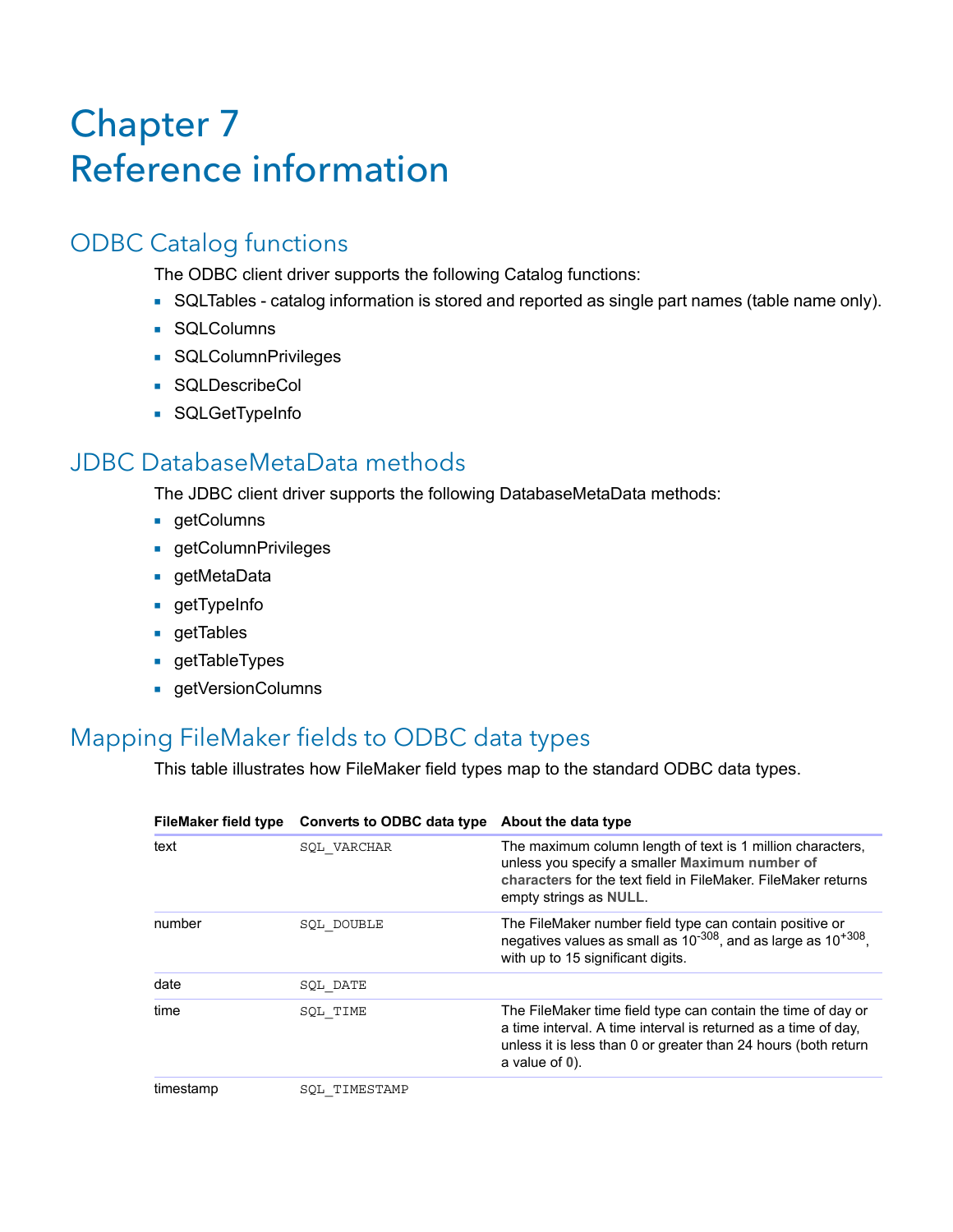| container (BLOB) | SOL LONGVARBINARY | You can retrieve binary data, file reference information, or<br>data of a specific file type from a container field.<br>Within a SELECT statement, use the CAST () function to<br>retrieve file reference information, and use the GetAs ()<br>function to retrieve data of a specific file type. |
|------------------|-------------------|---------------------------------------------------------------------------------------------------------------------------------------------------------------------------------------------------------------------------------------------------------------------------------------------------|
| calculation      |                   | The result is mapped to the corresponding ODBC data type.                                                                                                                                                                                                                                         |

<span id="page-30-12"></span>**FileMaker field type Converts to ODBC data type About the data type**

String length is optional in table declarations. All strings are stored and retrieved in Unicode.

<span id="page-30-11"></span>Note FileMaker repeating fields are supported like arrays. Examples:

```
INSERT INTO mytable(repField[3]) VALUES ('this is rep 3')
SELECT repField[1], repField[2] FROM mytable
```
## <span id="page-30-0"></span>Mapping FileMaker fields to JDBC data types

<span id="page-30-7"></span>The JDBC client driver uses the following mappings when converting FileMaker data types to JDBC SQL types.

<span id="page-30-15"></span><span id="page-30-13"></span><span id="page-30-9"></span><span id="page-30-8"></span>

| <b>FileMaker field type</b> | <b>Converts to JDBC SQL type</b>                       |
|-----------------------------|--------------------------------------------------------|
| text                        | java.sql.Types.VARCHAR                                 |
| number                      | java.sql.Types.DOUBLE                                  |
| date                        | java.sql.Types.DATE                                    |
| time                        | java.sql.Types.TIME                                    |
| timestamp                   | java.sql.Types.TIMESTAMP                               |
| container                   | java.sql.Types.BLOB                                    |
| calculation                 | specified by the data type of the calculation's result |

<span id="page-30-14"></span><span id="page-30-5"></span><span id="page-30-3"></span>The JDBC client driver converts the FileMaker **calculation** data type to the JDBC SQL type matching the calculation's result. For example, the JDBC client driver converts a FileMaker calculation that results in a **timestamp** data type to **java.sql.Types.TIMESTAMP**.

#### <span id="page-30-2"></span><span id="page-30-1"></span>Data types in 64-bit applications

In the 32-bit version of the ODBC API, some functions used parameters that could pass integer values or pointer values, depending on context. But in 64-bit Windows operating systems, integers and pointers are not the same size. The 64-bit version of the ODBC API uses abstract data types that are not defined as a specific size.

Applications that use 32-bit values may crash when they are ported to a 64-bit operating system. Applications that use abstract data types work correctly on both 32-bit and 64-bit operating systems.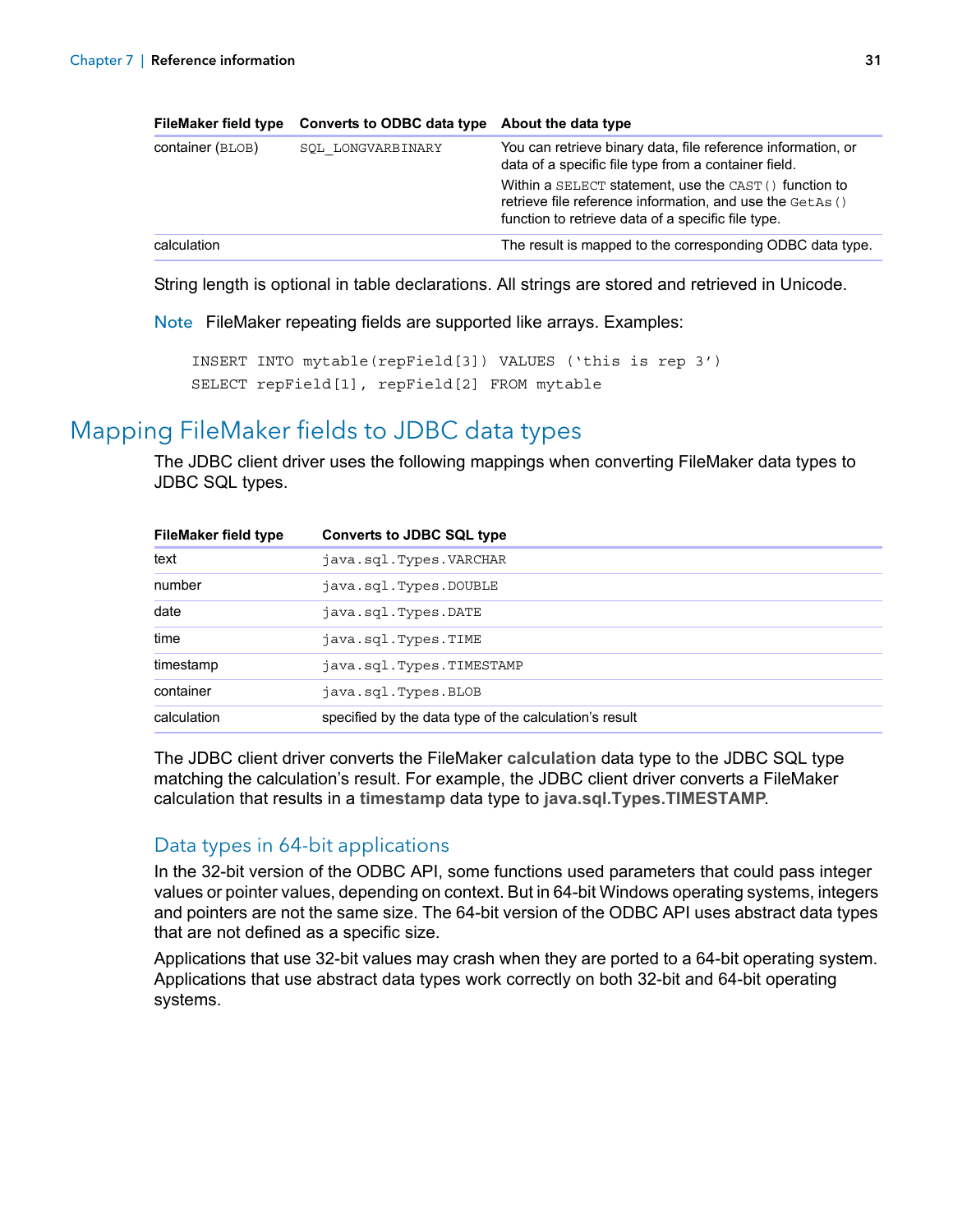## <span id="page-31-0"></span>ODBC and JDBC error messages

<span id="page-31-3"></span>Here are the basic formats of error messages you receive when working with FileMaker and ODBC/JDBC.

#### <span id="page-31-5"></span><span id="page-31-1"></span>ODBC error messages

Error messages can come from:

- <span id="page-31-7"></span>**• ODBC driver errors**
- **FileMaker and FileMaker XDBC Listener errors**

#### FileMaker ODBC error messages

An error that occurs in the FileMaker listener or data source includes the data source name, in the following format:

**[FileMaker] [FileMaker ODBC] message**

For example, you might get the following message from your FileMaker data source:

**[FileMaker] [FileMaker ODBC] Invalid Username/Password**

If you get this type of error, you did something incorrectly with the database system. Check your FileMaker documentation for more information or consult your database administrator.

Consecutive messages for errors in different columns can sometimes display an incorrect column name.

#### <span id="page-31-4"></span><span id="page-31-2"></span>JDBC error messages

<span id="page-31-6"></span>The FileMaker JDBC driver reports errors to the calling application by returning SQLExceptions. Error messages can come from:

- **JDBC driver errors**
- **FileMaker and FileMaker XDBC Listener errors**

#### FileMaker JDBC error messages

An error that occurs in the FileMaker listener or data source includes the data source name, in the following format:

**[FileMaker] [FileMaker JDBC] message** 

For example, you might get the following message from your FileMaker data source:

**[FileMaker] [FileMaker JDBC] Invalid Username/Password**

If you get this type of error, you did something incorrectly with the database system. Check your FileMaker documentation for more information or consult your database administrator.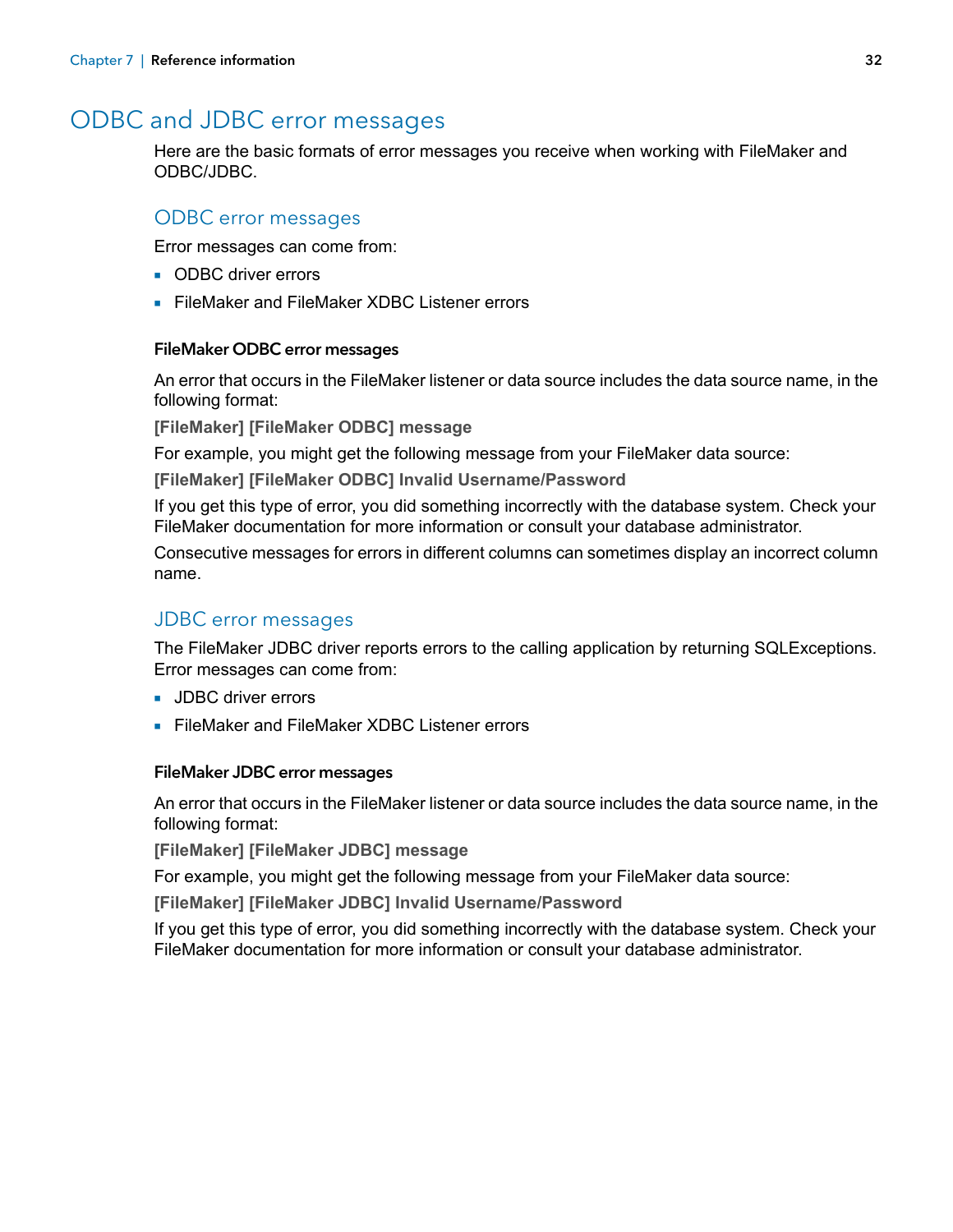## <span id="page-32-0"></span>Index

#### **Numerics**

32-bit [architecture 12](#page-11-6) [client driver \(OS X\) 15](#page-14-1) [client driver \(Windows\) 13](#page-12-3) [ODBC administrator \(OS X\) 16](#page-15-2) [ODBC administrator \(Windows\) 13](#page-12-4) 64-bit [architecture 12](#page-11-7) [client driver \(OS X\) 15](#page-14-2) [client driver \(Windows\) 13](#page-12-5) [data types 31](#page-30-2) [ODBC administrator \(OS X\) 16](#page-15-3) [ODBC administrator \(Windows\) 14](#page-13-1)

## **A**

[Access via ODBC/JDBC extended privilege 20](#page-19-2) [accounts and privileges 20](#page-19-2) [ARRAY data type 26](#page-25-1) [auto-generated keys 25](#page-24-5)

### **B**

[BLOB 31](#page-30-3) [Boolean data type 26](#page-25-2)

## **C**

[CAST function 31](#page-30-4) [catalog function 30](#page-29-5) [client application, using FileMaker as 5](#page-4-4) [CLOB data type 26](#page-25-1) [column names 21](#page-20-3) configuring a FileMaker data source [for JDBC 28](#page-27-2) [for ODBC \(OS X\) 22](#page-21-3) [for ODBC \(Windows\) 21](#page-20-4) container field [JDBC data type mapping 31](#page-30-5) [ODBC data type mapping 31](#page-30-6) [cursors in JDBC 25](#page-24-6)

## **D**

data source [configuring for access for JDBC 28](#page-27-2) [configuring for access via ODBC \(OS X\) 22](#page-21-3) [configuring for access via ODBC \(Windows\) 21](#page-20-4) [disabling a shared FileMaker database file 7](#page-6-2) [one DSN for each FileMaker database file 8](#page-7-4) [verifying access via JDBC 29](#page-28-1) [verifying access via ODBC \(OS X\) 22](#page-21-4) [verifying access via ODBC \(Windows\) 21](#page-20-5)

data type mapping [JDBC client driver 31](#page-30-7) [ODBC client driver 30](#page-29-6) [DatabaseMetaData methods 30](#page-29-7) [DATALINK data type 26](#page-25-3) [DATE 31](#page-30-8) [disabling a shared FileMaker database file 7](#page-6-2) [documentation 5](#page-4-5) [DOUBLE 31](#page-30-9) driver properties [JDBC client driver 28](#page-27-2) [ODBC client driver \(OS X\) 22](#page-21-3) [ODBC client driver \(Windows\) 21](#page-20-4) [drivers, compatible versions 8](#page-7-5) DSNs [creating \(OS X\) 22](#page-21-3) [creating \(Windows\) 21](#page-20-4) [one per file 8](#page-7-4)

## **E**

[error message formats 32](#page-31-3) [Execute SQL script step 9,](#page-8-3) [10](#page-9-2) [ExecuteSQL function 9,](#page-8-4) [10](#page-9-3) [extended privileges 20](#page-19-2) external SQL data sources [accessing 9](#page-8-5) [supported versions 11](#page-10-2)

## **F**

fields [mapping to JDBC 31](#page-30-7) [mapping to ODBC 30](#page-29-6) FileMaker ODBC client driver [OS X 16](#page-15-4) [Windows 13](#page-12-6) [FileMaker products 7](#page-6-3) [FileMaker Server documentation 5](#page-4-5) files [organizing on one computer 7](#page-6-4) [setting up access to 20](#page-19-2)

## **G**

[GetAs function 31](#page-30-10) [getColumnPrivileges method 30](#page-29-8) [getColumns method 30](#page-29-9) [getMetaData method 30](#page-29-10) [getTables method 30](#page-29-11) [getTableTypes method 30](#page-29-12) [getTypeInfo method 30](#page-29-13) [getVersionColumns method 30](#page-29-14)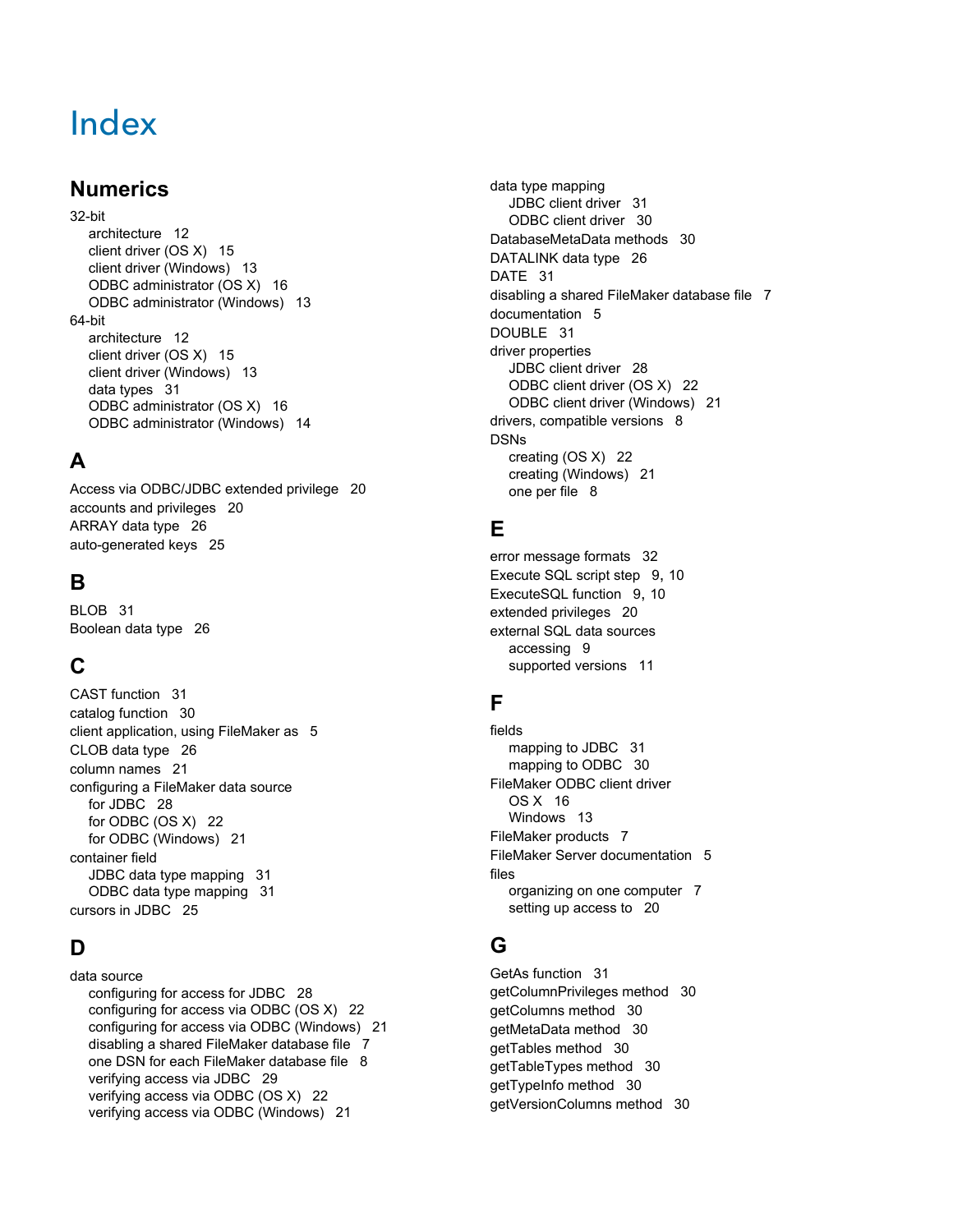#### **H**

[holdable cursors in JDBC 25](#page-24-6)

#### **I**

[Import Records script step 9](#page-8-6), [10](#page-9-4) [importing ODBC data 9](#page-8-7) [installation requirements 12,](#page-11-8) [23](#page-22-5)

### **J**

[Java Development Kit \(JDK\) 26](#page-25-4) [Java version 23](#page-22-6) JDBC [client driver, described 25](#page-24-7) [described 25](#page-24-8) [error messages 32](#page-31-4) JDBC client driver [driver class and main entry point 26](#page-25-5) [mapping data types 31](#page-30-7) [registering with the JDBC driver manager 26](#page-25-6) [specifying the JDBC URL 26](#page-25-7) [verifying access 29](#page-28-1) [JDBC SPI 26](#page-25-8)

### **M**

mapping data types [JDBC client driver 31](#page-30-7) [ODBC client driver 30](#page-29-6) [metadata methods 30](#page-29-7) [Microsoft Access 8](#page-7-6) [MySQL 11](#page-10-2)

## **N**

[networking requirements 8](#page-7-7) [null value 30](#page-29-15)

## **O**

ODBC [described 19](#page-18-3) [error messages 32](#page-31-5) [repeating fields 31](#page-30-11) [ODBC Administrator \(OS X\) 22](#page-21-5) [ODBC catalog functions 30](#page-29-16) ODBC client driver [mapping data types 30](#page-29-6) [verifying access \(OS X\) 22](#page-21-4) [verifying access \(Windows\) 21](#page-20-5) ODBC Data Source Administrator [creating a DSN 14](#page-13-2) [opening 13](#page-12-7) [verifying ODBC access 21](#page-20-6) ODBC Manager [creating a DSN 16](#page-15-5) [downloading 16](#page-15-6) [verifying ODBC access 22](#page-21-6) [online documentation 5](#page-4-5)

[Oracle 11](#page-10-2) OS X [creating a DSN 16](#page-15-7) [JDBC client driver requirements 23](#page-22-7) [verifying ODBC access 22](#page-21-7)

#### **P**

password [with JDBC 28](#page-27-3) [with ODBC 21,](#page-20-7) [22](#page-21-8) [PDF documentation 5](#page-4-5) port 2399 [required for JDBC 24](#page-23-1) [required for ODBC \(OS X\) 16](#page-15-8) [required for ODBC \(Windows\) 13](#page-12-8) [privileges, extended 20](#page-19-2)

### **R**

[Rapid Application Development \(RAD\) tools 25](#page-24-9) [REF data type 26](#page-25-1) [registering the JDBC client driver 26](#page-25-6) [relationships graph 6](#page-5-3) [remote access 7](#page-6-5) [repeating fields 31](#page-30-11) required ports [for JDBC 24](#page-23-1) [for ODBC \(OS X\) 16](#page-15-8) [for ODBC \(Windows\) 13](#page-12-8) [requirements for installation 12,](#page-11-8) [23](#page-22-5) [runtime solutions, limitations 10](#page-9-5)

## **S**

[savepoint support 25](#page-24-10) [schema modification 6](#page-5-4) [setting up privileges and sharing 20](#page-19-2) [sharing, setting up ODBC/JDBC 20](#page-19-3) [SQL Query builder 6,](#page-5-5) [10](#page-9-6) [SQL Server 11](#page-10-2) [SQL\\_DATE 30](#page-29-17) [SQL\\_DOUBLE 30](#page-29-18) [SQL\\_LONGVARBINARY 31](#page-30-12) SQL TIME 30 [SQL\\_TIMESTAMP 30](#page-29-20) [SQL\\_VARCHAR 30](#page-29-21) [SQLColumnPrivileges 30](#page-29-22) [SQLColumns 30](#page-29-23) [SQLDescribeCol 30](#page-29-24) [SQLExceptions 32](#page-31-6) [SQLGetTypeInfo 30](#page-29-25) [SQLTables 30](#page-29-26) system requirements [for JDBC client drivers 23](#page-22-5) [for ODBC client drivers 12](#page-11-8)